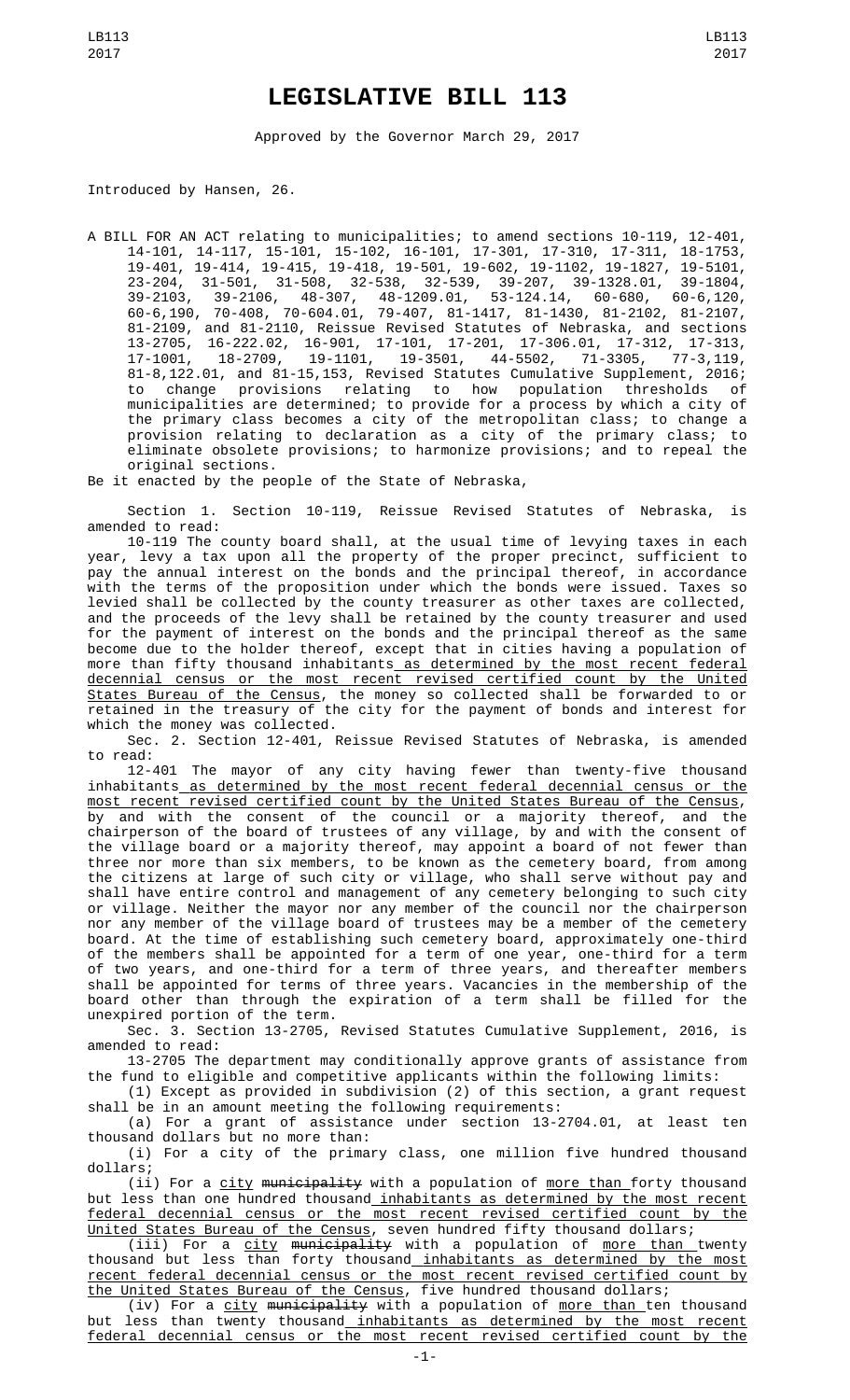(v) For a municipality with a population of less than ten thousand inhabitants as determined by the most recent federal decennial census or the most recent revised certified count by the United States Bureau of the Census, two hundred fifty thousand dollars; and

(b) For a grant of assistance under section 13-2704.02, at least two thousand dollars but no more than ten thousand dollars;

(2) Upon the balance of the fund reaching two million five hundred thousand dollars, and until the balance of the fund falls below one million dollars, a grant request shall be in an amount meeting the following requirements:

(a) For a grant of assistance under section 13-2704.01, at least ten thousand dollars but no more than:

(i) For a city of the primary class, two million two hundred fifty thousand dollars;

(ii) For a city municipality with a population of more than forty thousand but less than one hundred thousand inhabitants as determined by the most recent federal decennial census or the most recent revised certified count by the United States Bureau of the Census, one million one hundred twenty-five thousand dollars;

(iii) For a <u>city</u> <del>municipality</del> with a population of <u>more than </u>twenty thousand but less than forty thousand inhabitants as determined by the most recent federal decennial census or the most recent revised certified count by the United States Bureau of the Census, seven hundred fifty thousand dollars;

(iv) For a city municipality with a population of more than ten thousand but less than twenty thousand inhabitants as determined by the most recent federal decennial census or the most recent revised certified count by the <u>United States Bureau of the Census</u>, six hundred thousand dollars; and

(v) For a municipality with a population of less than ten thousand inhabitants as determined by the most recent federal decennial census or the most recent revised certified count by the United States Bureau of the Census, three hundred seventy-five thousand dollars; and

(b) For a grant of assistance under section 13-2704.02, at least two thousand dollars but no more than ten thousand dollars;

(3) Assistance from the fund shall not amount to more than fifty percent of the cost of the project for which a grant is requested; and

(4) A municipality shall not be awarded more than one grant of assistance under section 13-2704.01 and one grant of assistance under section 13-2704.02 in any five-year period.

Sec. 4. Section 14-101, Reissue Revised Statutes of Nebraska, is amended to read:

14-101 All cities in this state which have attained a population of three hundred thousand inhabitants or more as determined by the most recent federal decennial census or the most recent revised certified count by the United States Bureau of the Census shall be cities of the metropolitan class and governed by this act. Whenever the words this act occur in sections 14-101 to 14-138, 14-201 to 14-229, 14-360 to 14-376, 14-501 to 14-556, 14-601 to 14-609, 14-702 to 14-704, and 14-804 to 14-816, they shall be construed as referring exclusively to those sections. The population of a city of the metropolitan class shall consist of the people residing within the territorial boundaries of such city and the residents of any territory duly and properly annexed to such city. Each city of the metropolitan class shall be a body corporate and politic and shall have power (1) to sue and be sued, (2) to purchase, lease, lease with option to buy, acquire by gift or devise, and hold real and personal property within or without the limits of the city for the use of the city, and real estate sold for taxes, (3) to sell, exchange, lease, and convey any real or personal estate owned by the city, in such manner and upon such terms as may be to the best interests of the city, except that real estate acquired for state armory sites shall be conveyed strictly in the manner provided in sections 18-1001 to 18-1006, (4) to make all contracts and do all other acts in relation to the property and concerns of the city necessary to the exercise of its corporate or administrative powers, and (5) to exercise such other and further powers as may be conferred by law. The powers hereby granted shall be exercised by the mayor and <u>city </u>council of such city<del>, as hereinafter set forth,</del> except when otherwise specially provided.

Sec. 5. Whenever any city of the primary class shall attain a population of three hundred thousand inhabitants or more as determined by the most recent federal decennial census or the most recent revised certified count by the United States Bureau of the Census, the mayor of such city shall certify such fact to the Secretary of State, who upon the filing of such certificate shall by proclamation declare such city to be of the metropolitan class

Sec. 6. Section 14-117, Reissue Revised Statutes of Nebraska, is amended to read:

14-117 The corporate limits of any city of the metropolitan class shall be fixed and determined by ordinance by the <u>city c</u>ouncil<del> of such city</del>. The city council of any city of the metropolitan class may at any time extend the corporate limits of such city over any contiguous or adjacent lands, lots, tracts, streets, or highways, such distance as may be deemed proper in any direction, and may include, annex, merge, or consolidate with such city of the metropolitan class, by such extension of its limits, any adjoining city of the first class having a population of less than ten thousand inhabitants as determined by the most recent federal decennial census or the most recent revised certified count by the United States Bureau of the Census less than ten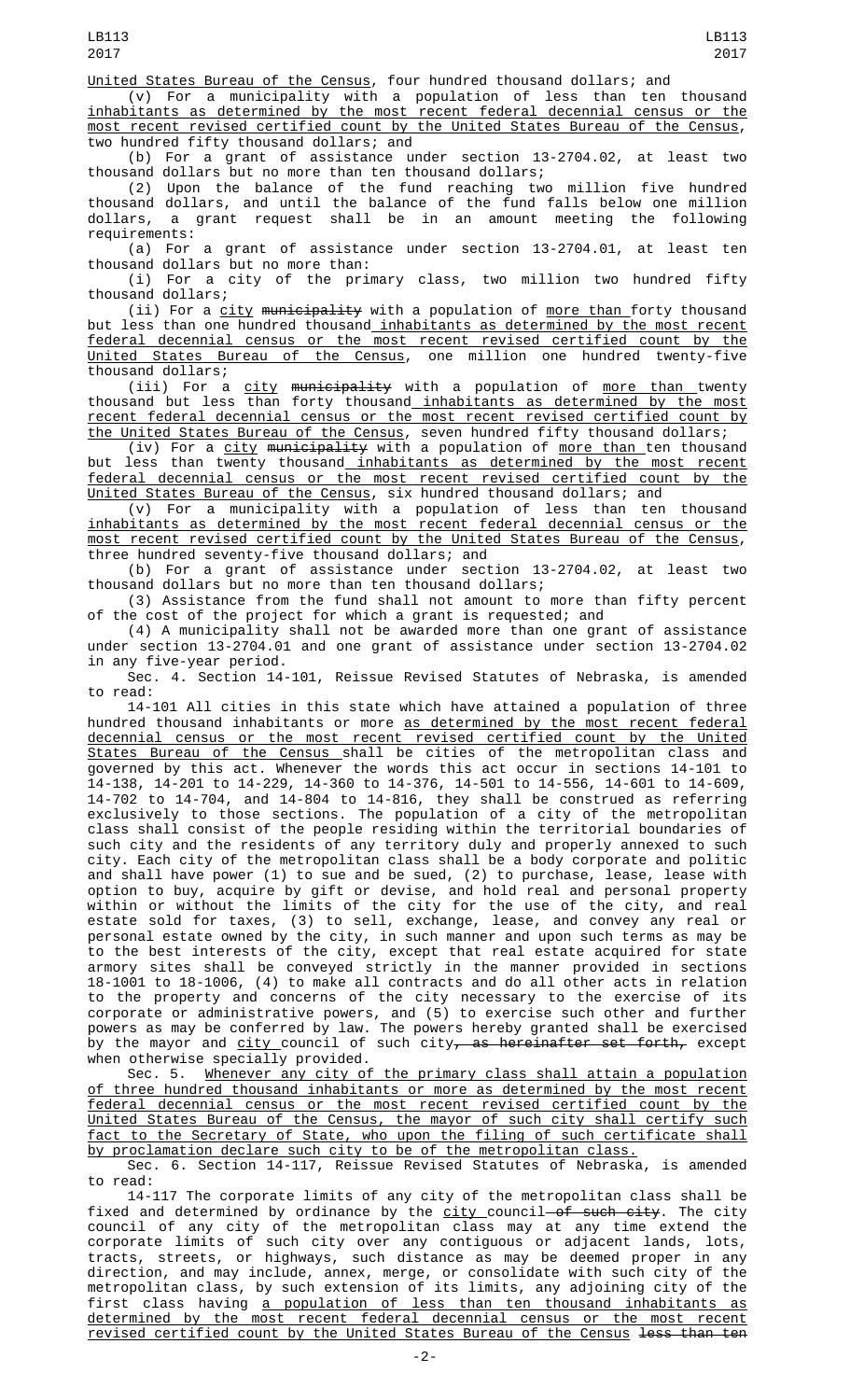thousand population or any adjoining city of the second class or village. Any other laws and limitations defining the boundaries of cities or villages or the increase of area or extension of limits thereof shall not apply to lots, lands, cities, or villages annexed, consolidated, or merged under this section.

Sec. 7. Section 15-101, Reissue Revised Statutes of Nebraska, is amended to read:

15-101 All cities having more than one hundred thousand and less than three hundred thousand inhabitants <u>as determined by the most recent federal</u> decennial census or the most recent revised certified count by the United States Bureau of the Census shall be known as cities of the primary class. The population of a city of the primary class shall consist of the people residing within the territorial boundaries of such city and the residents of any territory duly and properly annexed to such city.

Sec. 8. Section 15-102, Reissue Revised Statutes of Nebraska, is amended to read:

15-102 Whenever any city <u>of the first</u> <del>not of the metropolitan</del> class shall attain a population of <u>more than</u> <del>over</del> one hundred thousand inhabitants<u> as</u> determined by the most recent federal decennial census or the most recent revised certified count by the United States Bureau of the Census, the mayor of such city shall certify such fact to the Secretary of State, who upon the <u>filing of such certificate</u>  $_\tau$  and such fact shall be duly certified by the mayor thereof to the Governor under seal, he shall by proclamation declare such city to be of the primary class.

Sec. 9. Section 16-101, Reissue Revised Statutes of Nebraska, is amended to read:

16-101 All cities having more than five thousand and not more than one hundred thousand inhabitants as determined by the most recent federal decennial census or the most recent revised certified count by the United States Bureau <u>of the Census</u> <del>, as may be ascertained and officially promulgated by the United</del> States or under the authority of the State of Nebraska or by the authority of the mayor and city council of any such city, shall be known as cities of the first class. The population of a city of the first class shall consist of the people residing within the territorial boundaries of such city and the residents of any territory duly and properly annexed to such city.

Sec. 10. Section 16-222.02, Revised Statutes Cumulative Supplement, 2016, is amended to read:

16-222.02 Each city of the first class with a population in excess of forty-one thousand inhabitants as determined by the most recent federal decennial census or the most recent revised certified count by the United States Bureau of the Census shall employ a full-time fire chief with appropriate training, credentials, and experience and for whom firefighting or emergency medical first response is a full-time career. The fire chief shall be appointed under the Civil Service Act by the mayor with the approval of the city council or by the city manager in cities that have adopted the city manager plan of government. The fire chief shall have the immediate superintendence of the fire prevention, fire suppression, and emergency medical first response services and the facilities and equipment related to such services of the city. The fire chief shall promulgate, implement, and enforce rules governing the actions and conduct of volunteer members of the department so as to be in conformity with the personnel policies of the city.

Sec. 11. Section 16-901, Revised Statutes Cumulative Supplement, 2016, is amended to read:

16-901 (1) Except as provided in section 13-327 and subsection (2) of this section, the extraterritorial zoning jurisdiction of a city of the first class shall consist of the unincorporated area two miles beyond and adjacent to its corporate boundaries.

(2) For purposes of sections 70-1001 to 70-1020, the extraterritorial zoning jurisdiction of a city of the first class shall consist of the unincorporated area one mile beyond and adjacent to its corporate boundaries.

(3) Any city of the first class may apply by ordinance any existing or future zoning regulations, property use regulations, building ordinances, electrical ordinances, plumbing ordinances, and ordinances authorized by section 16-240 within its extraterritorial zoning jurisdiction with the same force and effect as if such area were within the corporate limits of the city, except that no such ordinance shall be extended or applied so as to prohibit, prevent, or interfere with the conduct of existing farming, livestock operations, businesses, or industry. The fact that the extraterritorial zoning jurisdiction is located in a different county or counties than some or all portions of the municipality shall not be construed as affecting the powers of the city to apply such ordinances.

(4)(a) A city of the first class shall provide written notice to the county board of the county in which the city's two-mile extraterritorial zoning jurisdiction is located when proposing to adopt or amend a zoning ordinance which affects the city's two-mile extraterritorial zoning jurisdiction within such county. The written notice of the proposed change to the zoning ordinance shall be sent to the county board or its designee at least thirty days prior to the final decision by the city. The county board may submit comments or recommendations regarding the change in the zoning ordinance at the public hearings on the proposed change or directly to the city within thirty days after receiving such notice. The city may make its final decision (i) upon the expiration of the thirty days following the notice or (ii) when the county board submits comments or recommendations, if any, to the city prior to the expiration of the thirty days following the notice.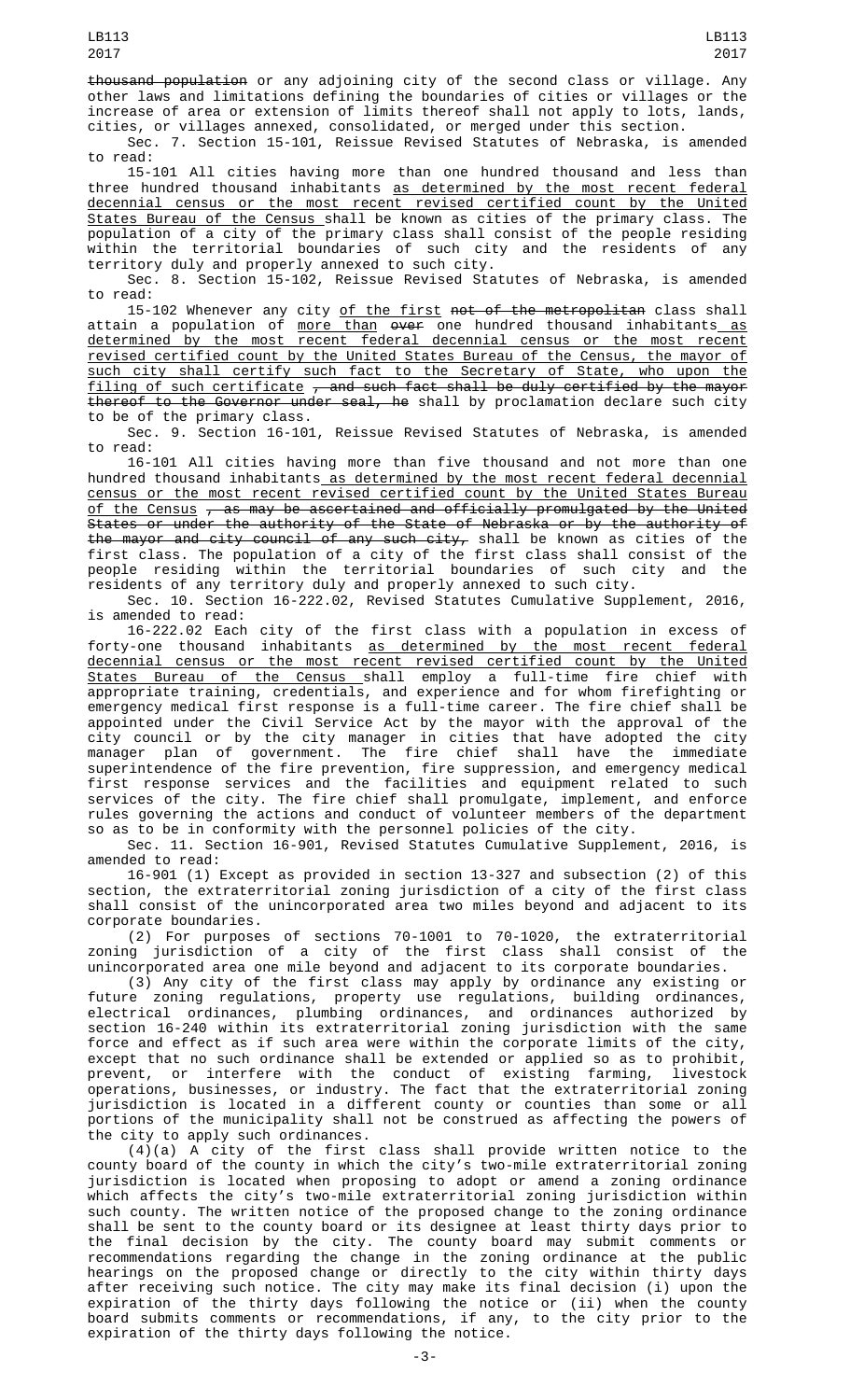(b) Subdivision (4)(a) of this section does not apply to a city of the first class (i) located in a county with a population in excess of one hundred thousand inhabitants as determined by the most recent federal decennial census or the most recent revised certified count by the United States Bureau of the Census or (ii) if the city and the county have a joint planning commission or joint planning department.

Sec. 12. Section 17-101, Revised Statutes Cumulative Supplement, 2016, is amended to read:

17-101 <u>Each municipality</u> <del>All cities, towns, and villages</del> containing more than eight hundred and not more than five thousand inhabitants as determined by the most recent federal decennial census or the most recent revised certified <u>count by the United States Bureau of the Census shall be a city <del>cities</del> of the</u> second class and be governed by sections 17-101 to 17-153 unless <u>it adopts or</u> <u>retains</u> <del>they adopt or retain</del> a village government as provided in sections 17-306 to 17-312. The population of a city of the second class shall consist of the people residing within the territorial boundaries of such city and the residents of any territory duly and properly annexed to such city.

Sec. 13. Section 17-201, Revised Statutes Cumulative Supplement, 2016, is amended to read:

17-201 (1) Any <u>municipality</u> <del>town or village</del> containing not less than one hundred nor more than eight hundred inhabitants <u>as determined by the most</u> recent federal decennial census or the most recent revised certified count by <u>the United States Bureau of the Census </u>incorporated as a <del>city, town, or</del> village under the laws of this state, any village that votes to retain village government as provided in section 17-312, and any city of the second class that has adopted village government as provided by sections 17-306 to 17-309 shall be a village and shall have the rights, powers, and immunities granted in sections 17-201 to 17-231, and none other, except that all county seat towns shall have the powers and immunities granted in sections 17-201 to 17-231. The population of a village shall consist of the people residing within the territorial boundaries of such village and the residents of any territory duly and properly annexed to such village.

(2) Whenever a majority of the taxable inhabitants of any town or village, not incorporated under any laws of this state, shall present a petition to the county board of the county in which the petitioners reside, praying that they may be incorporated as a village and designating the name they wish to assume and the metes and bounds of the proposed village, and such county board or majority of the members thereof shall be satisfied that a majority of the taxable inhabitants of the proposed village have signed such petition and that inhabitants to the number of one hundred or more are actual residents of the territory described in the petition, the board shall declare the proposed village incorporated, enter the order of incorporation upon its records, and designate the metes and bounds thereof. Thereafter the village shall be governed by the provisions of law applicable to the government of villages. The county board shall, at the time of the incorporation of the village, appoint five persons, having the qualifications provided in section 17-203, as trustees, who shall hold their offices and perform all the duties required of them by law until the election and qualification of their successors at the time and in the manner provided in section 17-202, except that the county board shall not declare a proposed village incorporated or enter an order of incorporation if any portion of the territory of such proposed village is within five miles of <u>another</u> <del>a Nebraska</del> incorporated <u>municipality</u> <del>village or</del> city of any class.

Sec. 14. Section 17-301, Reissue Revised Statutes of Nebraska, is amended to read:

17-301 (1) This section applies to cities of the first class whose population is less than five thousand inhabitants but more than eight hundred inhabitants <u>as determined by</u> <del>according to</del> the federal decennial census conducted in the year 2010 or any subsequent federal decennial census\_<u>or the</u> most recent revised certified count by the United States Bureau of the Census.

(2)(a) If a city of the first class has a population of less than five thousand inhabitants but not less than four thousand inhabitants, as determined ascertained and officially promulgated by the most recent federal decennial census or the most recent revised certified count by the United States Bureau <u>of the Census</u>, the mayor of the city shall certify such fact to the Secretary of State. If the mayor and city council of the city determine that it is in the best interests of such city to become a city of the second class, the mayor and city council shall adopt an ordinance to that effect and shall notify the Secretary of State and notice and a copy of such ordinance shall accompany the certification. If the Secretary of State receives such notification, he or she shall declare such city to be a city of the second class. If the mayor and city council determine that it is in the best interests of such city to remain a city of the first class, they shall submit to the Secretary of State, within nine years after the certification is required to be submitted pursuant to this subdivision, an explanation of the city's plan to increase the city's population.

(b) If a city of the first class has a population of less than five thousand inhabitants but not less than four thousand inhabitants, as determined ascertained and officially promulgated by the most recent federal decennial census or the most recent revised certified count by the United States Bureau <u>of the Census </u>immediately following the census <u>or revised certified count</u> referred to in subdivision (a) of this subsection, the mayor of the city shall certify such fact to the Secretary of State. If the mayor and city council of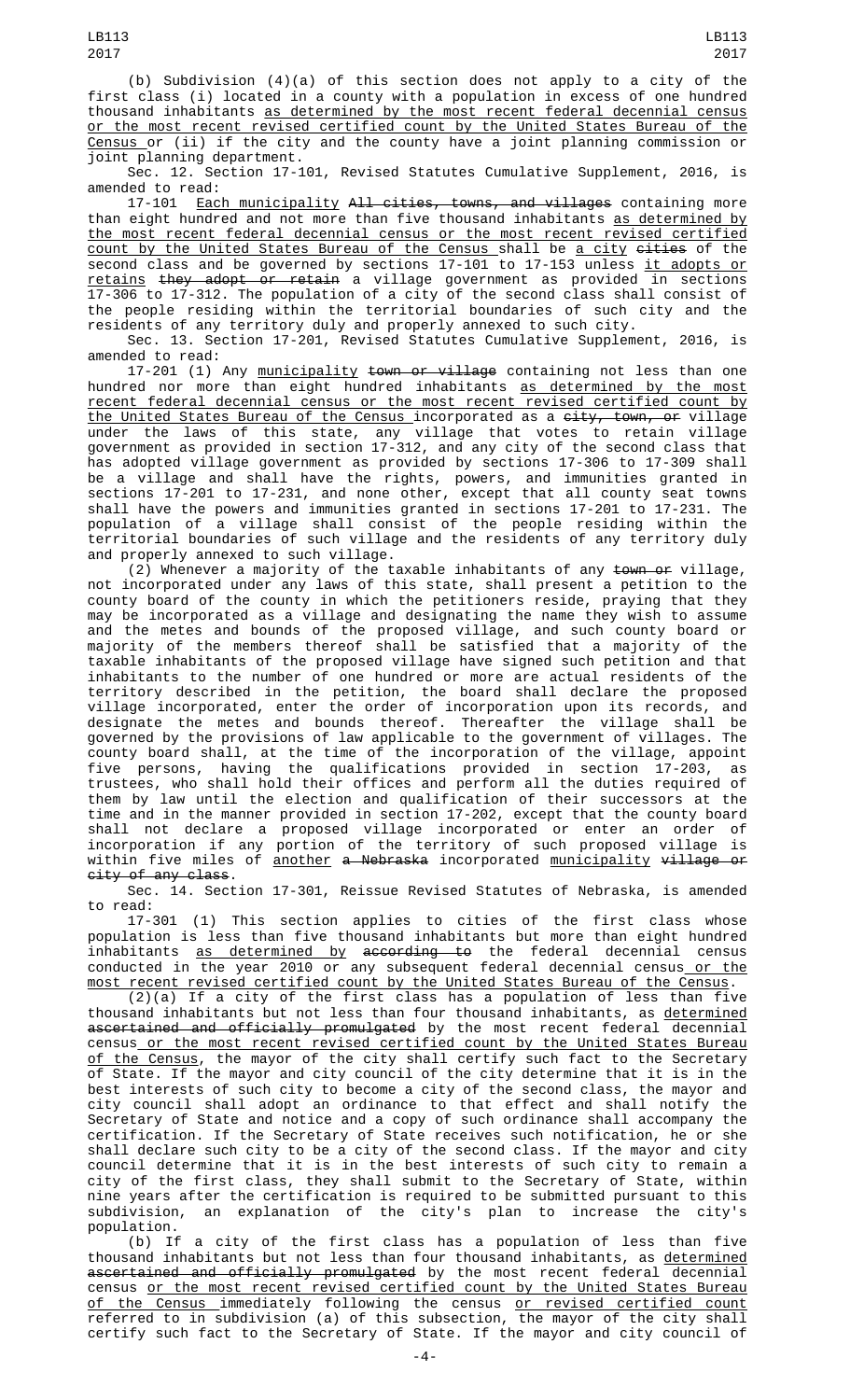the city determine that it is in the best interests of such city to become a city of the second class, the mayor and city council shall adopt an ordinance to that effect and shall notify the Secretary of State and notice and a copy of such ordinance shall accompany the certification. If the Secretary of State receives such notification, he or she shall declare such city to be a city of the second class.

(c) If a city of the first class has a population of less than five thousand inhabitants but not less than four thousand inhabitants, as determined ascertained and officially promulgated by the most recent federal decennial census or the most recent revised certified count by the United States Bureau <u>of the Census </u>immediately following the census <u>or revised certified count</u> referred to in subdivision (b) of this subsection, the mayor of the city shall certify such fact to the Secretary of State. After receipt of such certification, the Secretary of State shall declare such city to be a city of the second class.

(3) If a city of the first class has a population of less than four thousand inhabitants but more than eight hundred inhabitants, as <u>determined</u> ascertained and officially promulgated by the most recent federal decennial census or the most recent revised certified count by the United States Bureau <u>of the Census</u>, the mayor of the city shall certify such fact to the Secretary of State. After receipt of such certification, the Secretary of State shall declare such city to be a city of the second class.

(4) Beginning on the date upon which a city becomes a city of the second class pursuant to section 17-305, such city shall be governed by the laws of this state applicable to cities of the second class.

Sec. 15. Section 17-306.01, Revised Statutes Cumulative Supplement, 2016, is amended to read:

17-306.01 (1) The registered voters of a village which was reorganized under section 17-306 from a city of the second class to a village may vote to discontinue organization as a village and reorganize as a city of the second class under this section if the population exceeds eight hundred inhabitants\_<u>as</u> determined by the most recent federal decennial census or the most recent revised certified count by the United States Bureau of the Census. The issue may be placed before the voters by a resolution adopted by the board of trustees of the village or by petition signed by one-fourth of the registered voters of the village.

(2) The petitions shall conform to section 32-628. The Secretary of State shall design the form to be used for the petitions. Petition signers and petition circulators shall conform to the requirements of sections 32-629 and 32-630. The board of trustees shall submit the petitions to the election commissioner or county clerk for signature verification pursuant to section 32-631. The required number of signatures shall be one-fourth of the number of voters registered in the village at the last statewide general election. The election commissioner or county clerk shall notify the board of trustees within thirty days after receiving the petitions from the board of trustees whether the required number of signatures has been gathered. The village shall reimburse the county for any costs incurred by the election commissioner or county clerk.

(3) If the board of trustees determines that the petitions are in proper form and signed by the necessary number of registered voters or after adoption of the resolution by the board of trustees, the board of trustees shall submit the question to the voters of whether to organize as a city of the second class at a special election pursuant to section 32-559 or at the same time as a local or statewide primary or general election held in the village. The form of the ballot at such election shall be For reorganization of the Village of ......... as a city of the second class and Against reorganization of the Village of ........ as a city of the second class.

(4) If the majority of the votes cast are for reorganization as a city of the second class, the board of trustees shall certify such fact to the Secretary of State who, upon the filing of such a certificate, shall by proclamation so declare and shall declare such village to have become a city of the second class. Thereafter such village shall become a city of the second class and such city shall be governed under the laws of this state applicable to cities of the second class. The government of such city shall continue as organized at the date of such proclamation until the reorganization as a city of the second class.

(5) Upon such proclamation, the governing body of the city shall call a special election for the purpose of electing new members of the city's governing body to be held not more than eight months after the proclamation is issued. At the initial election of officers, the names of the candidates receiving the greatest number of votes at the primary election if one is held shall be placed on the general election ballot. One-half or the bare majority of the candidates in each precinct or ward or at-large candidates, as the case may be, receiving the greatest number of votes at the general election, shall be elected to terms of the longest duration, and those receiving the next greatest number of votes shall be elected to the remaining term or terms. Thereafter all members shall be nominated at the statewide primary election and elected at the statewide general election for four-year terms as provided in section 32-533. The members of the board of trustees shall hold office only until the newly elected city officials assume office.

(6) All ordinances, bylaws, acts, rules, regulations, obligations, and proclamations existing and in force in or with respect to any village at the time of its incorporation as a city of the second class shall remain in full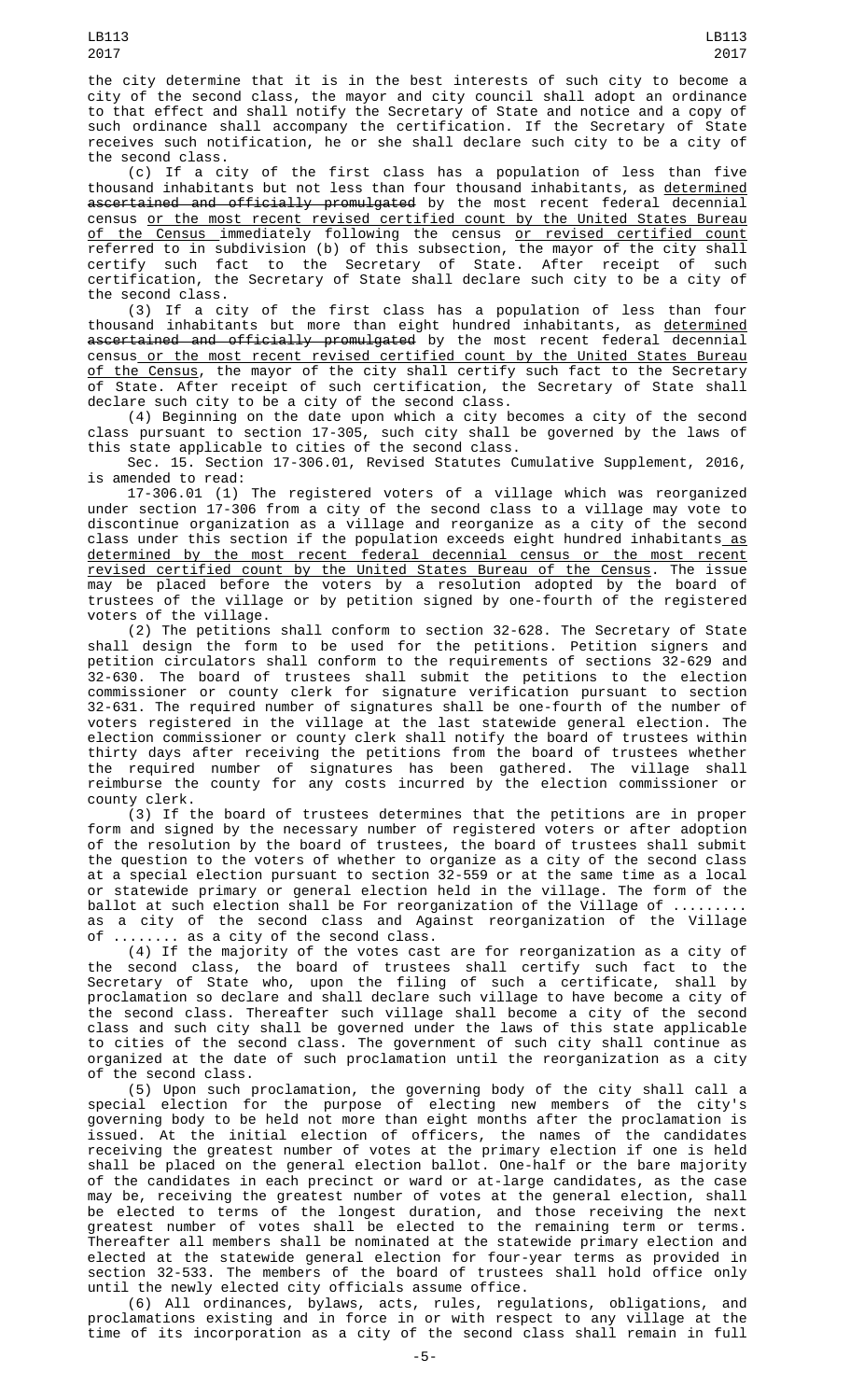force and effect after such incorporation as a city of the second class until repealed or modified by such city within one year after the date of the filing of the certificate pursuant to subsection (4) of this section.

Sec. 16. Section 17-310, Reissue Revised Statutes of Nebraska, is amended to read:

17-310 Whenever any city of the second class decreases in population until it has a population of less than eight hundred inhabitants and more than one hundred inhabitants, as <u>determined</u> <del>ascertained and officially promulgated</del> by the most recent federal decennial census or the most recent revised certified count by the United States Bureau of the Census, enumeration, and return taken by the United States, by the State of Nebraska, or by the authority of the m<del>ayor and council of such city, and</del> the mayor and <u>city c</u>ouncil <u>may </u>decide by ordinance to remain a city of the second class<u>. If the mayor and city council</u> enact such an ordinance, the mayor shall certify such fact to the Secretary of State who, upon the filing of such a certificate, shall by proclamation so declare and shall declare such city to remain a city of the second class. Such city shall continue to be governed by laws of this state applicable to cities of the second class.

Sec. 17. Section 17-311, Reissue Revised Statutes of Nebraska, is amended

to read:<br>17-311 (1) Except as provided in section 17-312, whenever any village increases in population until it has a population of more than eight hundred inhabitants but less than five thousand inhabitants, as <u>determined</u> <del>ascertained</del> and officially promulgated by the most recent federal decennial census or the most recent revised certified count by the United States Bureau of the Census, enumeration, and return taken by the United States, by the State of Nebraska, o<del>r by the authority of the village board of such village,</del> the village board

shall certify such fact to the Secretary of State who, upon the filing of such a certificate, shall by proclamation so declare and shall declare such village to have become a city of the second class. Thereafter such city shall be governed by the laws of this state applicable to cities of the second class. The government of such city shall continue as organized at the date of such proclamation until the reorganization as a city of the second class.

(2) If any village becomes a city of the second class, the governing body shall call a special election for the purpose of electing new members of the city's governing body to be held not more than eight months after the proclamation is issued. At the initial election of officers, the names of the candidates receiving the greatest number of votes at the primary election if one is held shall be placed on the general election ballot. One-half or the bare majority of the candidates in each precinct or ward or at-large candidates, as the case may be, receiving the greatest number of votes at the general election, shall be elected to terms of the longest duration, and those receiving the next greatest number of votes shall be elected to the remaining term or terms. The members of the village board of trustees shall hold office only until the newly elected city officials assume office. All ordinances, bylaws, acts, rules, regulations, obligations, and proclamations existing and in force in or with respect to any village at the time of its incorporation as a city of the second class shall remain in full force and effect after such incorporation as a city of the second class until repealed or modified by such city within one year after the date of the filing of the certificate pursuant to subsection (1) of this section.

Sec. 18. Section 17-312, Revised Statutes Cumulative Supplement, 2016, is amended to read:

17-312 (1) Whenever any village attains a population exceeding eight hundred inhabitants as determined by the most recent federal decennial census or the most recent revised certified count by the United States Bureau of the Census, the registered voters of the village may vote to retain a village form of government. The issue may be placed before the voters by a resolution adopted by the board of trustees of the village or by petition signed by onefourth of the registered voters of the village.

(2) The petitions shall conform to section 32-628. The Secretary of State shall design the form to be used for the petitions. Petition signers and petition circulators shall conform to the requirements of sections 32-629 and 32-630. The board of trustees shall submit the petitions to the election commissioner or county clerk for signature verification pursuant to section 32-631. The required number of signatures shall be one-fourth of the number of voters registered in the village at the last statewide general election. The election commissioner or county clerk shall notify the board of trustees within thirty days after receiving the petitions from the board of trustees whether the required number of signatures has been gathered. The village shall reimburse the county for any costs incurred by the election commissioner or county clerk.

(3) If the board of trustees determines that the petitions are in proper form and signed by the necessary number of registered voters or after adoption of the resolution by the board of trustees, the board of trustees shall submit the question to the voters of whether to retain the village form of government at a special election pursuant to section 32-559 or at the same time as a local or statewide primary or general election held in the village. The form of the ballot at such election shall be For retention of village government and Against retention of village government. If the majority of the votes cast are for retention of village government, then such village shall remain a village and be governed under the laws of this state applicable to villages unless at some future election such village votes to reorganize as a city of the second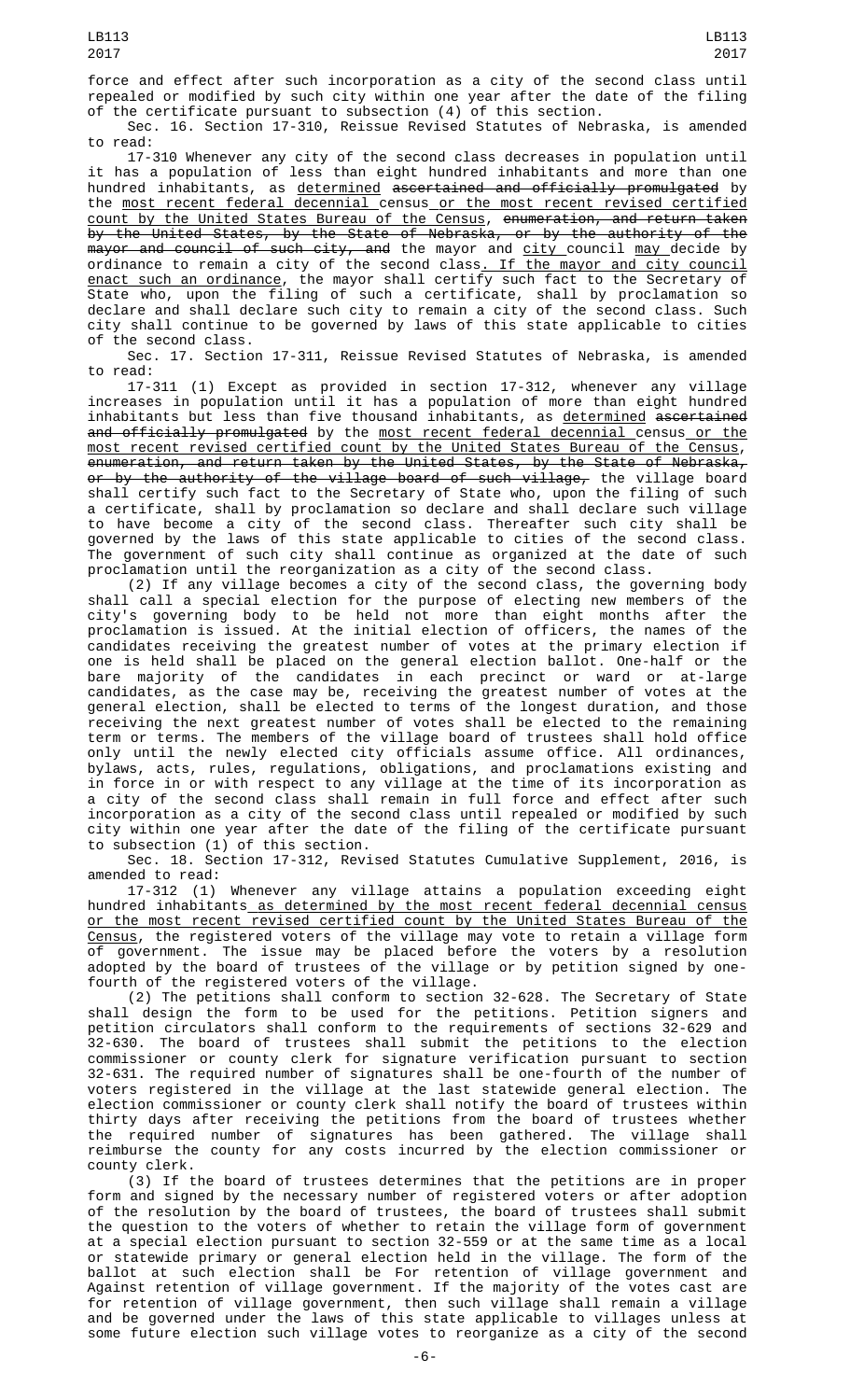class in the manner provided in section 17-313.

(4) If the question is submitted at a special election, such election shall be held not later than October 15 of an odd-numbered year. If the question is rejected, city of the second class officials shall be elected at the next regularly scheduled election.

(5) If the question is submitted at a regularly scheduled election, no village trustees shall be elected at such election, but trustees whose terms are to expire following such election shall hold office until either their successors or city officials take office as follows:

(a) If the question is rejected, the village board shall call a special election, to be held not more than eight months after the election at which the question was rejected, for the purpose of electing city officials under the provisions of law relating to cities of the second class. The terms of office for such officials shall be established pursuant to section 17-311. The members of the board of trustees shall hold office only until the newly elected city officials assume office; and

(b) If the question is approved, the village board shall call a special election, to be held not more than eight months after the election at which the question was approved, for the purpose of electing successors to those members of the village board who held office beyond the normal expiration of their terms. Such special election shall be conducted under the provisions of law relating to villages. Persons so elected shall take office as soon after the completion of the canvass of the votes as is practicable, and their terms of office shall be as if the holdovers had not occurred.

Sec. 19. Section 17-313, Revised Statutes Cumulative Supplement, 2016, is amended to read:

17-313 (1) The registered voters of a village may vote to discontinue organization as a village and organize as a city of the second class under this section if the population of the village exceeds eight hundred inhabitants as determined by the most recent federal decennial census or the most recent revised certified count by the United States Bureau of the Census and the prior vote pursuant to section 17-312 was in favor of retaining the village form of government. The issue may be placed before the voters by a resolution adopted by the board of trustees of the village or by petition signed by one-fourth of the registered voters of the village.

(2) The petitions shall conform to section 32-628. The Secretary of State shall design the form to be used for the petitions. Petition signers and petition circulators shall conform to the requirements of sections 32-629 and 32-630. The board of trustees shall submit the petitions to the election commissioner or county clerk for signature verification pursuant to section 32-631. The required number of signatures shall be one-fourth of the number of voters registered in the village at the last statewide general election. The election commissioner or county clerk shall notify the board of trustees within thirty days after receiving the petitions from the board of trustees whether the required number of signatures has been gathered. The village shall reimburse the county for any costs incurred by the election commissioner or county clerk.

(3) If the board of trustees determines that the petitions are in proper form and signed by the necessary number of registered voters or after adoption of the resolution by the board of trustees, the board of trustees shall submit the question to the voters of whether to organize as a city of the second class at a special election pursuant to section 32-559 or at the same time as a local or statewide primary or general election held in the village. The form of the ballot at such election shall be For reorganization of the Village of ......... as a city of the second class and Against reorganization of the Village of ........ as a city of the second class.

(4) If the majority of the votes cast are for reorganization as a city of the second class, the board of trustees shall certify such fact to the Secretary of State who, upon the filing of such a certificate, shall by proclamation declare such village to have become a city of the second class. Thereafter such village is a city of the second class, and such city shall be governed under the laws of this state applicable to cities of the second class. The government of such city shall continue as organized at the date of such proclamation until the reorganization as a city of the second class.

(5) Upon such proclamation, the governing body of the city shall call a special election for the purpose of electing new members of the city's governing body to be held not more than eight months after the proclamation is issued. At the initial election of officers, the names of the candidates receiving the greatest number of votes at the primary election if one is held shall be placed on the general election ballot. One-half or the bare majority of the candidates in each precinct or ward or at-large candidates, as the case may be, receiving the greatest number of votes at the general election, shall be elected to terms of the longest duration, and those receiving the next greatest number of votes shall be elected to the remaining term or terms. Thereafter all members shall be nominated at the statewide primary election and elected at the statewide general election for four-year terms as provided in section 32-533. The members of the board of trustees shall hold office only until the newly elected city officials assume office.

(6) All ordinances, bylaws, acts, rules, regulations, obligations, and proclamations existing and in force in or with respect to any village at the time of its incorporation as a city of the second class shall remain in full force and effect after such incorporation as a city of the second class until repealed or modified by such city within one year after the date of the filing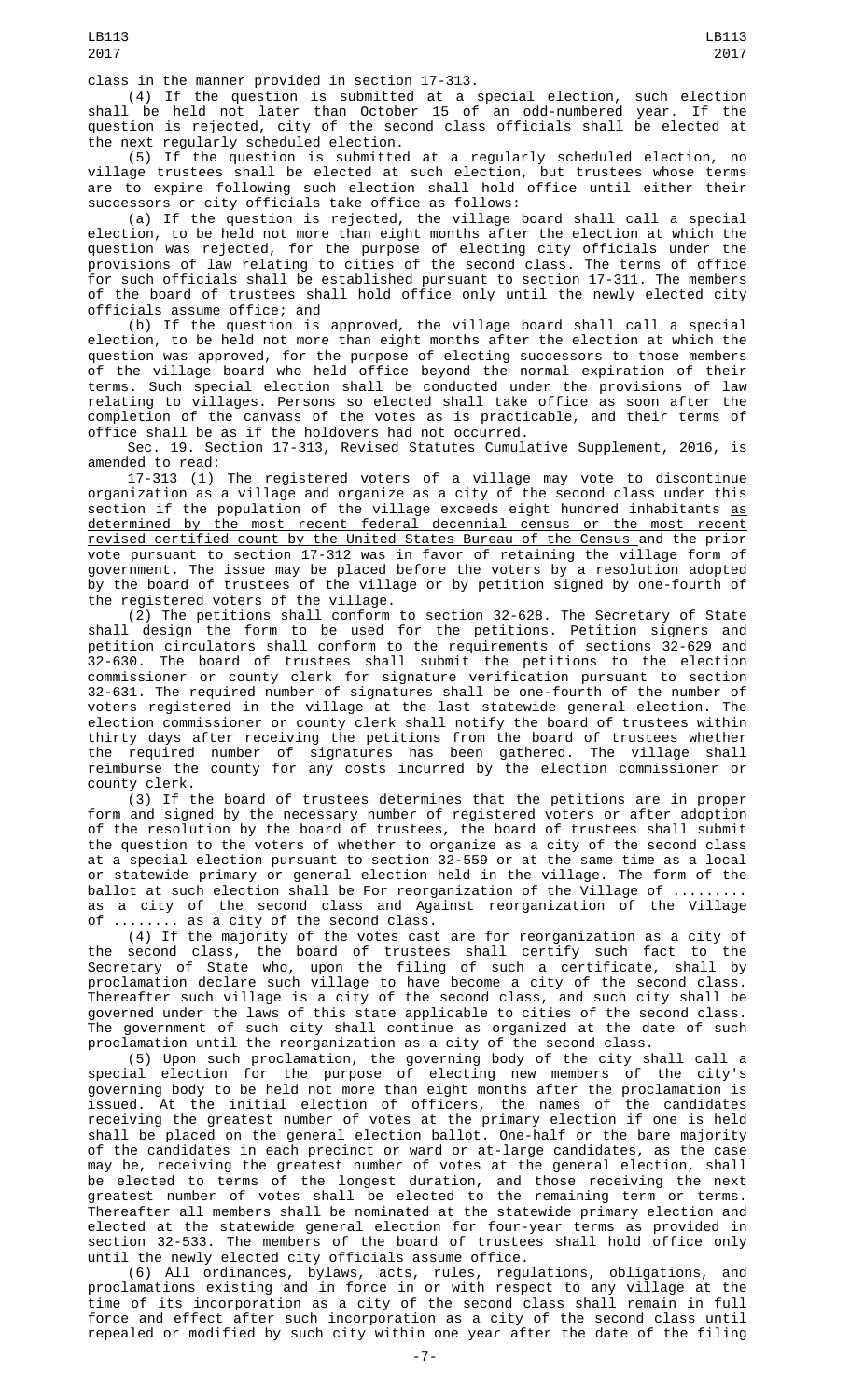of the certificate pursuant to subsection (4) of this section.

Sec. 20. Section 17-1001, Revised Statutes Cumulative Supplement, 2016, is amended to read:

17-1001 (1) Except as provided in section 13-327, any city of the second class or village may apply by ordinance any existing or future zoning ordinances, property use regulation ordinances, building ordinances, electrical ordinances, and plumbing ordinances to an area within one mile of the corporate limits of such municipality, with the same force and effect as if such area was within its corporate limits. No such ordinance shall be extended or applied so as to prohibit, prevent, or interfere with the conduct of existing farming, livestock operations, businesses, or industry. For purposes of sections 70-1001 to 70-1020, the zoning area of a city of the second class or village shall be one-half mile from the corporate limits of such municipalities. The fact that the zoning area or part thereof is located in a different county or counties than some or all portions of the municipality shall not be construed as affecting the necessity of obtaining the approval of the city council or board of trustees of such municipality or its agent designated pursuant to section 19-916.

(2)(a) A city of the second class or village shall provide written notice to the county board of the county in which the one-mile extraterritorial zoning jurisdiction of the city or village is located when proposing to adopt or amend a zoning ordinance which affects the one-mile extraterritorial zoning jurisdiction of the city or village within such county. The written notice of the proposed change to the zoning ordinance shall be sent to the county board or its designee at least thirty days prior to the final decision by the city or village. The county board may submit comments or recommendations regarding the change in the zoning ordinance at the public hearings on the proposed change or directly to the city or village within thirty days after receiving such notice. The city or village may make its final decision (i) upon the expiration of the thirty days following the notice or (ii) when the county board submits comments or recommendations, if any, to the city or village prior to the expiration of the thirty days following the notice.

(b) Subdivision (2)(a) of this section does not apply to a city of the second class or a village (i) located in a county with a population in excess of one hundred thousand inhabitants <u>as determined by the most recent federal</u> decennial census or the most recent revised certified count by the United <u>States Bureau of the Census </u>or (ii) if the city or village and the county have a joint planning commission or joint planning department.

Sec. 21. Section 18-1753, Reissue Revised Statutes of Nebraska, is amended to read:

18-1753 (1) Any city or village annexing territory which thereby adds additional population to the city or village shall report such annexation to the Tax Commissioner. The annexing city or village shall provide the Tax Commissioner with a copy of the ordinance annexing the territory and specify the effective date of the annexation. The annexing city or village shall provide its calculation of the number of additional residents added to the population of the city or village by reason of the annexation and the new combined total population of the city or village and shall inform the Tax Commissioner of the source and date of the federal census relied upon in the calculations.

(2)(a) All calculations of additional population shall be based upon federal census figures from the most recent federal decennial census or the most recent <u>revised</u> <del>federal census update or recount</del> certified <u>count </u>by the United States Bureau of the Census.

(b) If the boundaries of the territory annexed and those of federal census enumeration districts are the same, or if federal census enumeration districts are wholly contained within the boundaries of the area annexed, the most recent federal census figures for such enumeration districts shall be added directly to the population of the city or village.

(c) If the federal census enumeration districts are partly within and partly without the boundaries of the territory annexed, the federal census figures for such enumeration districts shall be adjusted by reasonable interpretation and supplemented by other evidence to arrive at a figure for the number of people residing in the area annexed as such population existed in that area at the time of the most recent federal <u>decennial census or the most</u> recent revised certified count by the United States Bureau of the Census. Reasonable interpretation shall include, but not be limited to, the following methods: An actual house count of the annexed territory multiplied by the average number of persons per household as this information existed at the time of the most recent federal <u>decennial c</u>ensus<u> or the most recent revised</u> certified count by the United States Bureau of the Census; or multiplying the population that existed at the time of the most recent federal <u>decennial </u>census or the most recent revised certified count by the United States Bureau of the Census in the enumeration district by a ratio of the actual current population of the enumeration district divided in the same manner as the annexation.

(d) The population of the city or village following annexation shall be (i) the population of the city or village as reported by the most recent federal decennial census or the most recent revised certified count by the United States Bureau of the Census or (ii) the population of the city or village as reported by the most recent federal <u>decennial c</u>ensus <u>or the most</u> recent revised certified count by the United States Bureau of the Census plus the population of the territory annexed as calculated in subdivisions (b) and (c) of this subsection.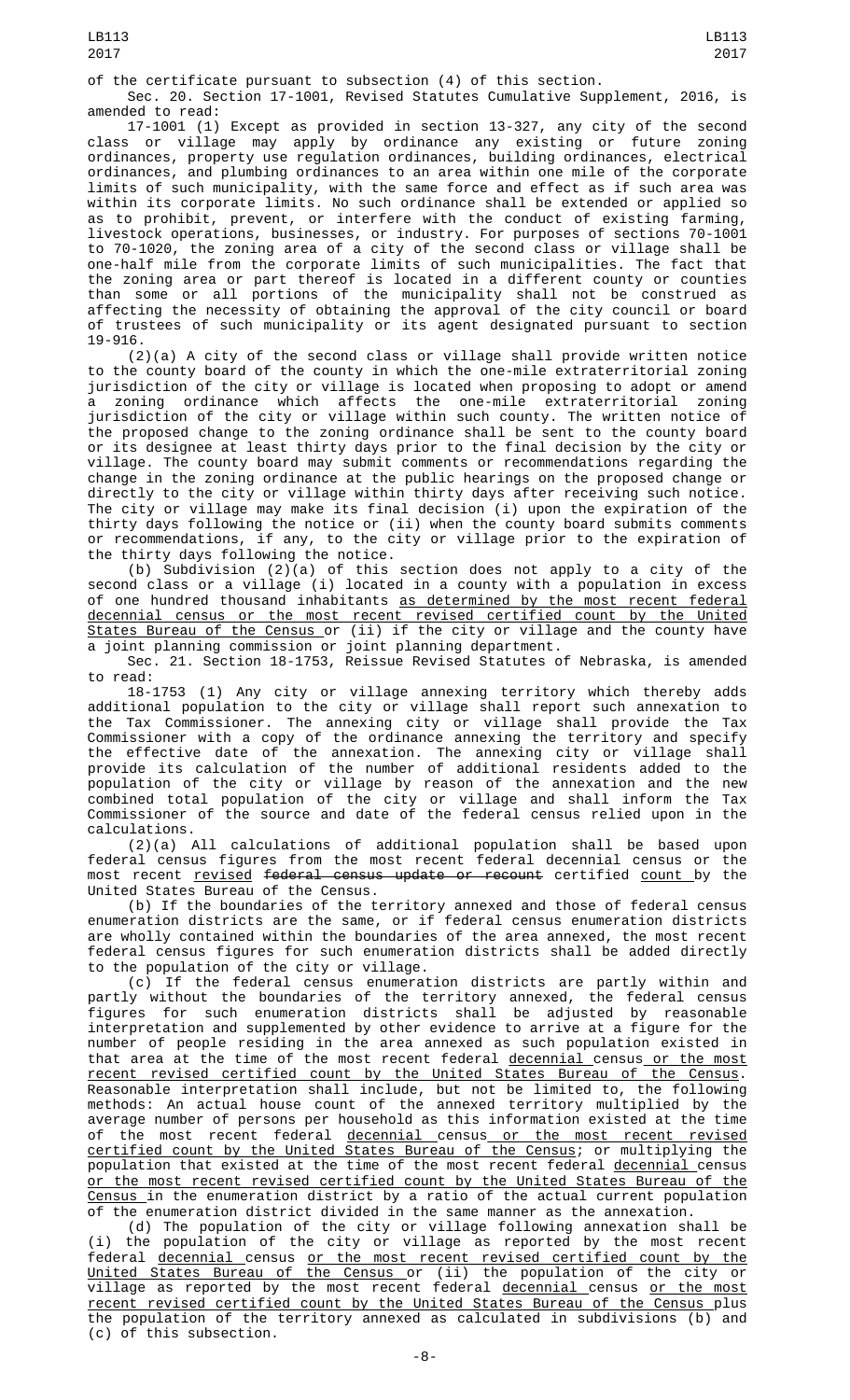Sec. 22. Section 18-2709, Revised Statutes Cumulative Supplement, 2016, is amended to read:

18-2709 (1) Qualifying business means any corporation, partnership, limited liability company, or sole proprietorship which derives its principal source of income from any of the following: The manufacture of articles of commerce; the conduct of research and development; the processing, storage, transport, or sale of goods or commodities which are sold or traded in interstate commerce; the sale of services in interstate commerce; headquarters facilities relating to eligible activities as listed in this section; telecommunications activities, including services providing advanced telecommunications capability; tourism-related activities; or the production of films, including feature, independent, and documentary films, commercials, and television programs.

(2) Qualifying business also means:

(a) In cities of the first and second class and villages, a business that derives its principal source of income from the construction or rehabilitation of housing;

(b) A business that derives its principal source of income from retail trade, except that no more than forty percent of the total revenue generated pursuant to the Local Option Municipal Economic Development Act for an economic development program in any twelve-month period and no more than twenty percent of the total revenue generated pursuant to the act for an economic development program in any five-year period, commencing from the date of municipal approval of an economic development program, shall be used by the city for or devoted to the use of retail trade businesses. For purposes of this subdivision, retail trade means a business which is principally engaged in the sale of goods or commodities to ultimate consumers for their own use or consumption and not for resale; and

(c) In cities with a population of two thousand five hundred inhabitants or less<u> as determined by the most recent federal decennial census or the most</u> recent revised certified count by the United States Bureau of the Census, a business shall be a qualifying business even though it derives its principal source of income from activities other than those set out in this section.

(3) If a business which would otherwise be a qualifying business employs people and carries on activities in more than one city in Nebraska or will do so at any time during the first year following its application for participation in an economic development program, it shall be a qualifying business only if, in each such city, it maintains employment for the first two years following the date on which such business begins operations in the city as a participant in its economic development program at a level not less than its average employment in such city over the twelve-month period preceding participation.

(4) A qualifying business need not be located within the territorial boundaries of the city from which it is or will be receiving financial assistance.

(5) Qualifying business does not include a political subdivision, a state agency, or any other governmental entity, except as allowed for cities of the first and second class and villages for rural infrastructure development as provided for in subsection (4) of section 18-2705.

Sec. 23. Section 19-401, Reissue Revised Statutes of Nebraska, is amended to read:

19-401 Any city in this state having not less than two thousand inhabitants as determined by the most recent federal decennial census or the most recent revised certified count by the United States Bureau of the Census according to the last official state or national census, or according to the last census taken and promulgated in such city by the authority of the mayor and city council of any such city, may adopt the <u>commission form of government</u> provisions of sections 19-401 to 19-433 and be governed thereunder by proceeding as <del>hereinafter</del> provided<u> in sections 19-401 to 19-433</u>.

Sec. 24. Section 19-414, Reissue Revised Statutes of Nebraska, is amended to read:

19-414 The executive and administrative powers, authorities, and duties in <u>cities adopting the commission plan of government</u> <del>such cities</del> shall be distributed into and among departments as follows:

In <del>metropolitan</del> cities\_<u>of the metropolitan class</u>, (1) department of public affairs, (2) department of accounts and finances, (3) department of police, sanitation, and public safety, (4) department of fire protection and water supply, (5) department of street cleaning and maintenance, (6) department of public improvements, and (7) department of parks and public property;

In <del>primary</del> cities<u> of the primary class</u>, (1) department of public affairs, (2) department of accounts and finances, (3) department of public safety, (4) department of streets and public improvements, and (5) department of parks and public property; and

In cities containing two thousand or more and not more than forty thousand inhabitants as determined by the most recent federal decennial census or the most recent revised certified count by the United States Bureau of the Census <del>population</del>, (1) department of public affairs and public safety, (2) department of accounts and finances, (3) department of streets, public improvements, and public property, (4) department of public works, and (5) department of parks and recreation.

The <u>city c</u>ouncil shall provide, as nearly as possible, the powers and duties to be exercised and performed by, and assign them to, the appropriate departments. The city council It may prescribe the powers and duties of all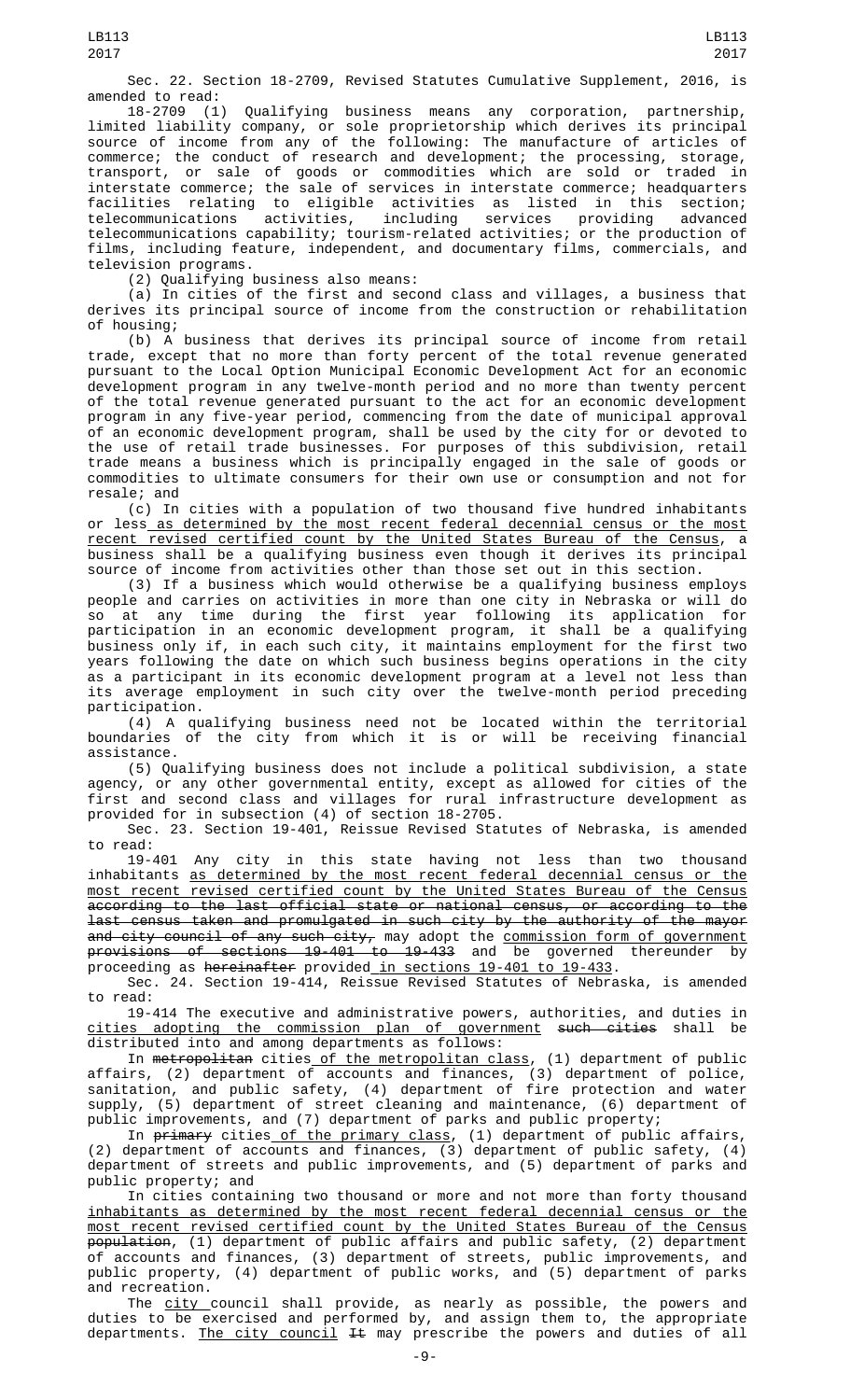officers and employees of the city and may assign particular officers, or employees, to more than one of the departments, may require any officer or employee to perform duties in two or more of the departments, and may make such other rules and regulations as may be necessary or proper for the efficient and economical management of the business affairs of the city.

Sec. 25. Section 19-415, Reissue Revised Statutes of Nebraska, is amended to read:

19-415 In cities of the metropolitan class, the <u>city c</u>ouncil shall consist of the mayor who shall be superintendent of the department of public affairs, one council member to be superintendent of the department of accounts and finances, one council member to be superintendent of the department of police, sanitation, and public safety, one council member to be superintendent of the department of fire protection and water supply, one council member to be superintendent of the department of street cleaning and maintenance, one council member to be superintendent of the department of public improvements, and one council member to be superintendent of parks and public property.

In cities containing at least forty thousand and less than three hundred thousand inhabitants as determined by the most recent federal decennial census or the most recent revised certified count by the United States Bureau of the <u>Census</u>, the <u>city c</u>ouncil shall consist of the mayor who shall be superintendent of the department of public affairs, one council member to be superintendent of the department of accounts and finances, one council member to be superintendent of the department of public safety, one council member to be superintendent of the department of streets and public improvements, and one council member to be superintendent of the department of parks and public property.

In cities containing at least two thousand and less than forty thousand inhabitants as determined by the most recent federal decennial census or the most recent revised certified count by the United States Bureau of the Census, the <u>city </u>council shall consist of the mayor who shall be commissioner of the department of public affairs and public safety, one council member to be commissioner of the department of streets, public improvements and public property, one council member to be commissioner of the department of public accounts and finances, one council member to be commissioner of the department of public works, and one council member to be commissioner of the department of parks and recreation.

In all of such cities the commissioner of the department of accounts and finances shall be vice president of the city council and shall, in the absence or inability of the mayor to serve, perform the duties of the mayor—<del>of the</del> <del>city</del>. In case of vacancy in the office of mayor by death or otherwise, the vacancy shall be filled as provided in section 32-568.

Sec. 26. Section 19-418, Reissue Revised Statutes of Nebraska, is amended to read:

19-418 The regular meetings of the <u>city </u>council in <del>metropolitan</del> cities <u>of</u> <u>the metropolitan class shall be held at least once in each week and upon such</u> day and hour as the city council may designate. In all other cities having a population of two thousand or more<u> as determined by the most recent federal</u> decennial census or the most recent revised certified count by the United <u>States Bureau of the Census</u>, the regular meetings of the <u>city c</u>ouncil shall be held at such intervals and upon such day and hour as the <u>city </u>council may by ordinance or resolution designate; and special meetings of the <u>city c</u>ouncil in any of such cities may be called, from time to time, by the mayor or two council members, giving notice in such manner as may be fixed or defined by law or ordinance in any of such cities or as shall be fixed by ordinance or resolution by such <u>city c</u>ouncil. A majority of such <u>city c</u>ouncil shall constitute a quorum for the transaction of any business, but it shall require a majority vote of the <u>city</u> <del>whole</del> council in any such city to pass any measure or transact any business.

Sec. 27. Section 19-501, Reissue Revised Statutes of Nebraska, is amended to read:

19-501 Whenever, in any city having a population of more than five thousand inhabitants as determined by the most recent federal decennial census or the most recent revised certified count by the United States Bureau of the Census, a charter convention shall have prepared and proposed any charter for the government of <u>such</u> <del>said</del> city or any amendments to the charter previously in force, it shall be the duty of the city clerk to also publish and submit, at the same time and in the same manner as in the case of the submission of <u>such</u> said proposed charter, any additional or alternative articles or sections, to the qualified voters of <u>such</u> <del>said</del> city for their approval, which shall be proposed by the petition of at least ten percent of the qualified electors of <u>such</u> <del>said</del> city voting for the gubernatorial candidates at the next preceding general election<u>. The</u> <del>; Provided, said</del> petition must be filed within thirty days after the work of <u>such</u> <del>said</del> charter convention shall have been completed.

Sec. 28. Section 19-602, Reissue Revised Statutes of Nebraska, is amended to read:

19-602 For the purposes of sections 19-601 to 19-648, the population of a city shall be the number of inhabitants as <u>determined by the most recent</u> federal decennial census or the most recent revised certified count by the United States Bureau of the Census ascertained by the last state census or United States census, whichever shall be later.

Sec. 29. Section 19-1101, Revised Statutes Cumulative Supplement, 2016, is amended to read:

19-1101 The treasurer of each city or village that has a population of not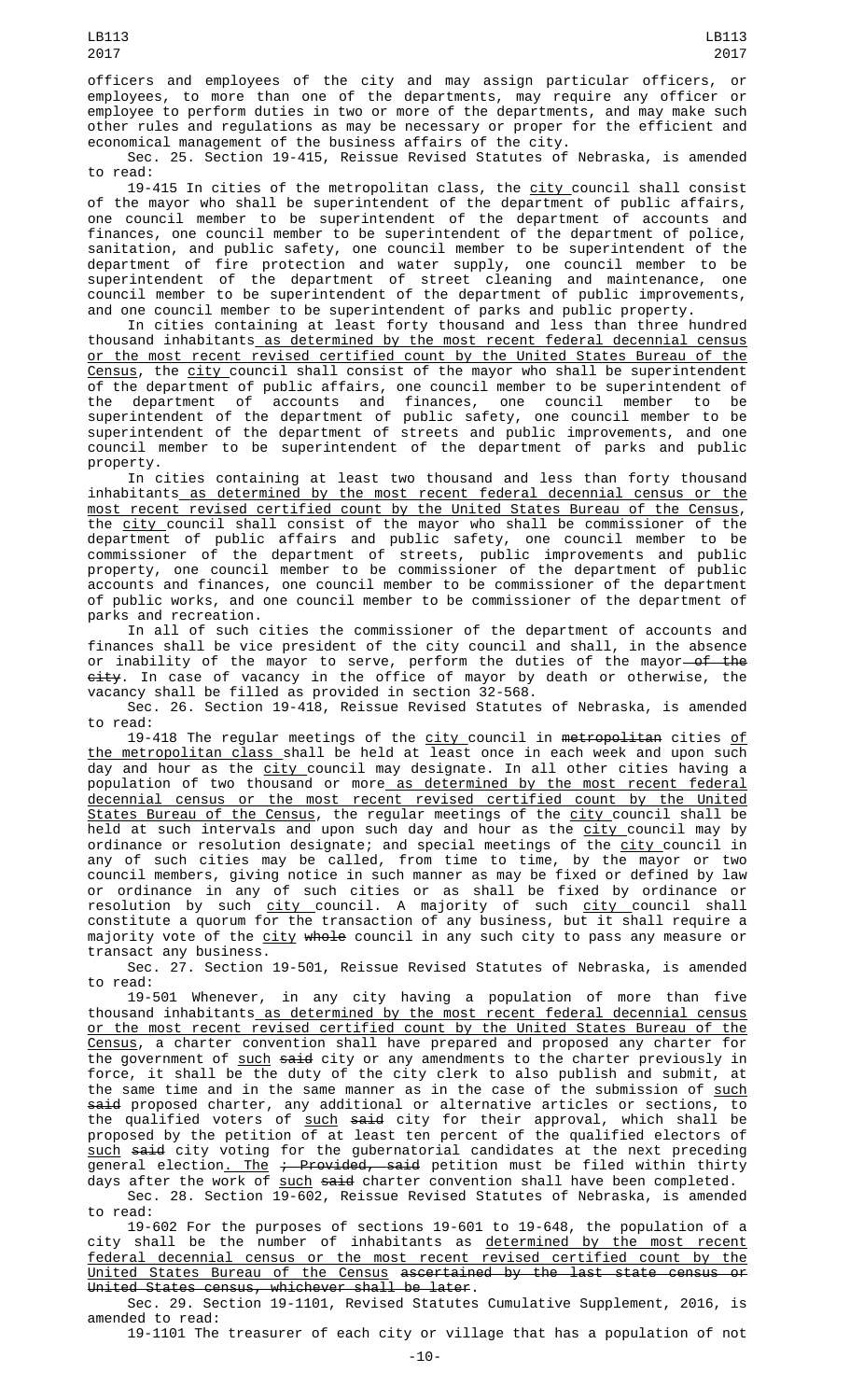LB113

United States Bureau of the Census shall prepare and publish annually within sixty days after the close of its municipal fiscal year a statement of the receipts and expenditures of funds of the city or village for the preceding fiscal year. The statement shall also include the information required by subsection (3) of section 16-318 or subsection (2) of section 17-606. Not more than the legal rate provided for in section 33-141 shall be charged and paid for such publication.

Sec. 30. Section 19-1102, Reissue Revised Statutes of Nebraska, is amended to read:

19-1102 It shall be the duty of each village or city clerk in every village or city having a population of not more than one hundred thousand inhabitants as determined by the most recent federal decennial census or the most recent revised certified count by the United States Bureau of the Census to prepare and publish the official proceedings of the village or city board, council, or commission within thirty days after any meeting of the board, council, or commission. The publication shall be in a newspaper <u>in or </u>of general circulation in the village or city, shall set forth a statement of the proceedings of the meeting, and shall also include the amount of each claim allowed, the purpose of the claim, and the name of the claimant, except that the aggregate amount of all payroll claims may be included as one item. Between July 15 and August 15 of each year, the employee job titles and the current annual, monthly, or hourly salaries corresponding to such job titles shall be published. Each job title published shall be descriptive and indicative of the duties and functions of the position. The charge for the publication shall not exceed the rates provided for in section 23-122.

Sec. 31. Section 19-1827, Reissue Revised Statutes of Nebraska, is amended to read:

19-1827 (1) There is hereby created, in cities in the State of Nebraska having a population of more than five thousand <u>inhabitants as determined by the</u> most recent federal decennial census or the most recent revised certified count by the United States Bureau of the Census and having full-time police officers or full-time firefighters, a civil service commission, except in cities with a population in excess of forty thousand <u>inhabitants as determined by the most</u> recent federal decennial census or the most recent revised certified count by the United States Bureau of the Census which have or may adopt a home rule charter pursuant to sections 2 to 5 of Article XI of the Constitution of this state. Any city or village having a population of five thousand <u>inhabitants </u>or less as determined by the most recent federal decennial census or the most recent revised certified count by the United States Bureau of the Census may adopt the Civil Service Act and create a civil service commission by a vote of the electors of such city or village. If any city of the first class which established a civil service commission decreases in population to less than five thousand, as determined by the <u>most recent</u> <del>latest</del> federal <u>decennial </u>census or the most recent revised certified count by the United States Bureau of the Census, and continues to have full-time police officers or full-time firefighters, the civil service commission shall be continued for at least four years, and thereafter continued at the option of the <del>local</del> governing body of such city<u> or village</u>. The members of such commission shall be appointed by the appointing authority.

(2) The governing body shall by ordinance determine if the commission shall be comprised of three or five members. The members of the civil service commission shall serve without compensation. No person shall be appointed a member of such commission who is not a citizen of the United States, a resident of such municipality for at least three years immediately preceding such appointment, and an elector of the county wherein such person resides. If the commission is comprised of three members, the term of office of such commissioners shall be six years, except that the first three members of such commission shall be appointed for different terms, as follows: One to serve for a period of two years, one to serve for a period of four years, and one to serve for a period of six years. If the commission is comprised of five members, the term of office of such members shall be for five years, except that the first members of such commission shall be appointed for different terms, as follows: One to serve for a period of one year, one to serve for a period of two years, one to serve for a period of three years, one to serve for a period of four years, and one to serve for a period of five years. If the municipality determines by ordinance to change from a three-member commission to a five-member commission, or from a five-member commission to a three-member commission, the members of the commission serving before the effective date of such ordinance shall hold office until reappointed or their successors are appointed.

(3) Any member of the civil service commission may be removed from office for incompetency, dereliction of duty, malfeasance in office, or other good cause by the appointing authority, except that no member of the commission shall be removed until written charges have been preferred, due notice given such member, and a full hearing had before the appointing authority. Any member so removed shall have the right to appeal to the district court of the county in which such commission is located, which court shall hear and determine such appeal in a summary manner. Such an appeal shall be only upon the ground that such judgment or order of removal was not made in good faith for cause, and the hearing on such appeal shall be confined to the determination of whether or not it was so made.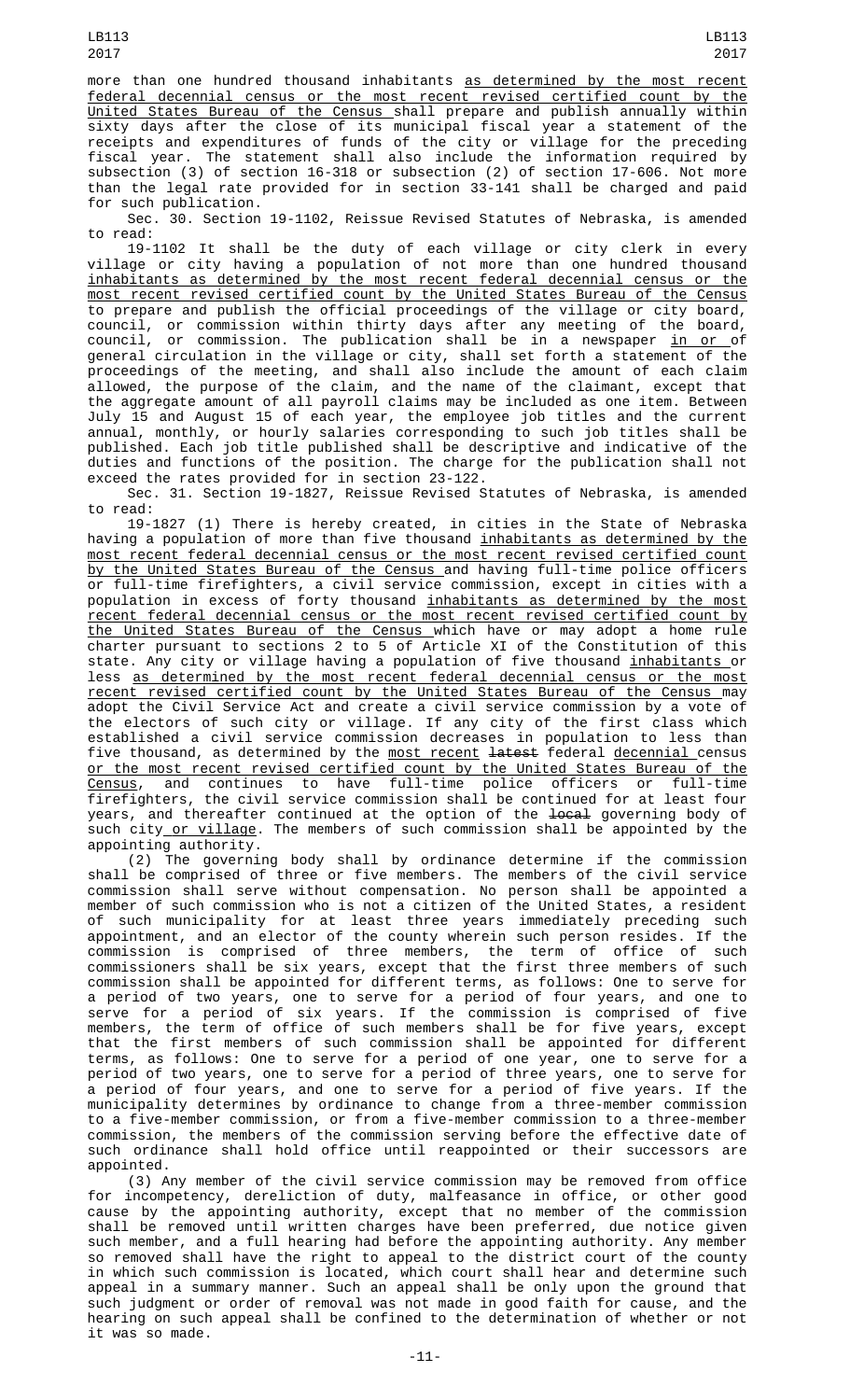(4) The members of the civil service commission shall devote due time and attention to the performance of the duties specified and imposed upon them by the Civil Service Act. Two commissioners in a three-member commission and three commissioners in a five-member commission shall constitute a quorum for the transaction of business. Confirmation of the appointment or appointments of commissioners, made under subsection (1) of this section, by any other legislative body shall not be required. At the time of any appointment, not more than two commissioners of a three-member commission, or three commissioners of a five-member commission, including the one or ones to be appointed, shall be registered electors of the same political party.

Sec. 32. Section 19-3501, Revised Statutes Cumulative Supplement, 2016, is amended to read:

19-3501 (1) The governing body of cities of the first and second classes and villages may, by appropriate ordinance or proper resolution, establish a pension plan designed and intended for the benefit of the regularly employed or appointed full-time employees of the city<u> or village</u>. Any recognized method of funding a pension plan may be employed. The plan shall be established by appropriate ordinance or proper resolution, which may provide for mandatory contribution by the employee. The city <u>or village </u>may also contribute, in addition to any amounts contributed by the employee, amounts to be used for the purpose of funding employee past service benefits. Any two or more cities of the first and second classes and villages may jointly establish such a pension plan by adoption of appropriate ordinances or resolutions. Such a pension plan may be integrated with old age and survivors insurance, otherwise generally known as social security.

(2)(a) Beginning December 31, 1998, and each December 31 thereafter, the clerk of a city or village with a retirement plan established pursuant to this section and section 401(a) of the Internal Revenue Code shall file with the Public Employees Retirement Board an annual report on such plan and shall submit copies of such report to the Auditor of Public Accounts. The Auditor of Public Accounts may prepare a review of such report pursuant to section 84-304.02 but is not required to do so. The annual report shall be in a form prescribed by the Public Employees Retirement Board and shall contain the following information for each such retirement plan:

(i) The number of persons participating in the retirement plan;

(ii) The contribution rates of participants in the plan;

(iii) Plan assets and liabilities;

(iv) The names and positions of persons administering the plan;

(v) The names and positions of persons investing plan assets;

(vi) The form and nature of investments;

(vii) For each defined contribution plan, a full description of investment policies and options available to plan participants; and

(viii) For each defined benefit plan, the levels of benefits of participants in the plan, the number of members who are eligible for a benefit, and the total present value of such members' benefits, as well as the funding sources which will pay for such benefits.

If a plan contains no current active participants, the city or village clerk may file in place of such report a statement with the Public Employees Retirement Board indicating the number of retirees still drawing benefits, and the sources and amount of funding for such benefits.

(b) If such retirement plan is a defined benefit plan which was open to new members on January 1, 2004, in addition to the reports required by section 13-2402, the city council or village board shall cause to be prepared an annual report and shall file the same with the Public Employees Retirement Board and the Nebraska Retirement Systems Committee of the Legislature and submit to the Auditor of Public Accounts a copy of each report. The Auditor of Public Accounts may prepare a review of such report pursuant to section 84-304.02 but is not required to do so. If the city council or village board does not submit a copy of the report to the Auditor of Public Accounts within six months after the end of the plan year, the Auditor of Public Accounts may audit, or cause to be audited, the city or village. All costs of the audit shall be paid by the city or village. The report shall consist of a full actuarial analysis of each such retirement plan established pursuant to this section. The analysis shall be prepared by an independent private organization or public entity employing actuaries who are members in good standing of the American Academy of Actuaries, and which organization or entity has demonstrated expertise to perform this type of analysis and is unrelated to any organization offering investment advice or which provides investment management services to the retirement plan. The report to the Nebraska Retirement Systems Committee shall be submitted electronically.

(3) Subsection (1) of this section shall not apply to firefighters or police officers who are included under an existing pension or retirement system established by the municipality employing such firefighters or police officers or the Legislature. If a city of the first class decreases in population to less than five thousand, as determined by the <u>most recent</u> <del>latest</del> federal decennial census or the most recent revised certified count by the United States Bureau of the Census, any police officer or firefighter employed by such city on or prior to the date such city becomes a city of the second class shall retain the level of benefits established by the Legislature for police officers or firefighters employed by a city of the first class on the date such city becomes a city of the second class.

Sec. 33. Section 19-5101, Reissue Revised Statutes of Nebraska, is amended to read: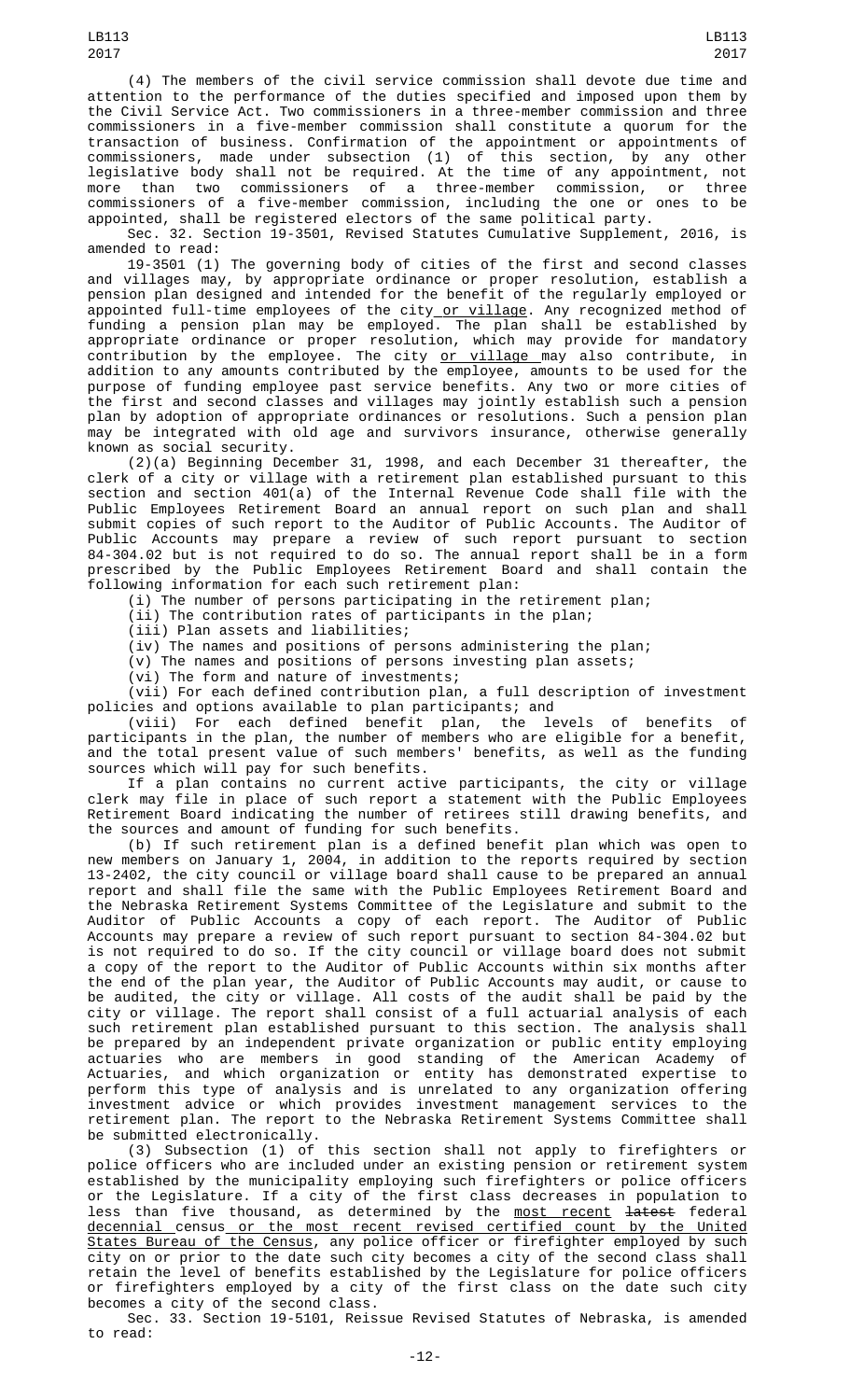of such city, acting in a fiduciary capacity for the exclusive purpose of protecting and benefiting such investment, may determine. Sec. 34. Section 23-204, Reissue Revised Statutes of Nebraska, is amended

to read: 23-204 On the second Tuesday after the election under section 23-201 adopting township organization in any county, the county attorney, county clerk, and county treasurer of the county shall meet at the county seat of such county and shall, within three days from and after the first day of meeting, divide such county into seven districts to be known as supervisor districts. Such districts shall be divided as nearly as possible with regular boundary lines and in regular and compact form and shapes, and each of such districts shall as nearly as possible have the same number of inhabitants as any other district. No voting precinct shall be divided by any such district, except that in counties having cities of <u>more than</u> <del>over</del> one thousand inhabitants <u>as</u> determined by the most recent federal decennial census or the most recent revised certified count by the United States Bureau of the Census and when such cities have more inhabitants than the average outlying district, the county shall add enough contiguous territory to such city so that inhabitants in such city and contiguous territory equal the inhabitants of two of the other districts. The county attorney, county clerk, and county treasurer shall then divide the tract thus segregated into two supervisor districts with population as nearly equal as possible, and when so divided, each of the districts shall elect one supervisor who shall reside in such supervisor district and be nominated and elected by the registered voters residing in that district. If any such city has more than the requisite inhabitants for two supervisor districts, then sufficient outlying territory may be added to such city to make three supervisor districts. The supervisor in each supervisor district in such city shall reside in such supervisor district and be nominated and elected by the registered voters residing in that supervisor district. The remainder of the county outside of such city districts shall be divided so as to create a total of seven supervisor districts, except that if any county under township organization has gone to an at-large basis for election of supervisors under section 32-554, the board of supervisors of such county may stay on the at-large voting basis.

Sec. 35. Section 31-501, Reissue Revised Statutes of Nebraska, is amended to read:

31-501 Whenever one or more <u>municipalities</u> <del>municipal corporation or</del> <del>corporations</del> may be situated upon or near a stream which is bordered by lands subject to overflow from natural causes, or which is obstructed by dams or artificial obstructions so that the natural flow of waters is impeded so that drainage or the improvement of the channel of the stream will conduce to the preservation of public health, such <u>municipalities</u> <del>municipal corporation or</del> <del>corporations</del> and the surrounding lands deleteriously affected by the conditions of the stream, may be incorporated as a sanitary drainage district under sections 31-501 to 31-523 in the manner following: Any one hundred legal voters, <u>residents</u> <del>freeholders resident</del> within the limits of such proposed sanitary drainage district, may petition the county board of the county wherein they reside to cause the question to be submitted to the legal voters within the limits of such proposed sanitary drainage district whether they will organize as a sanitary drainage district under <u>such</u> <del>said</del> sections<u>. In</u> <del>;</del> Provided, that in the case of <u>municipalities</u> <del>municipal corporations</del> of less than one thousand <u>inhabitants</u> <del>population</del>, as determined by the <u>most recent</u> federal decennial last preceding census or the most recent revised certified count by the United States Bureau of the Census, two-thirds of the legal voters, <u>residents</u> <del>freeholders resident</del> within the limits of such proposed sanitary drainage district, may petition the county board of the county wherein they reside to cause the question to be submitted to the legal voters within the limits of such proposed sanitary drainage district whether they will organize as a sanitary drainage district under <u>such</u> <del>said</del> sections, and if a majority of those voting on the question are in favor of the proposition the district shall be organized.

Sec. 36. Section 31-508, Reissue Revised Statutes of Nebraska, is amended to read:

31-508 If a sanitary drainage district has constructed one or more channels, drains, or ditches from a city having a population of more than one hundred thousand and less than three hundred thousand inhabitants as determined by the most recent federal decennial census or the most recent revised certified count by the United States Bureau of the Census to or beyond the boundaries of the district downstream and there remains from the lower terminus of such improvement a portion or continuation of the watercourse unimproved, the Department of Natural Resources shall investigate the conditions of such watercourse, and if the department determines that further improvement in such watercourse downstream is for the interest of lands adjacent to such watercourse below the point of the improvement, the department shall file a plan of such improvement in the office of the county clerk of each of the counties in which any of the lands to be benefited are situated and in which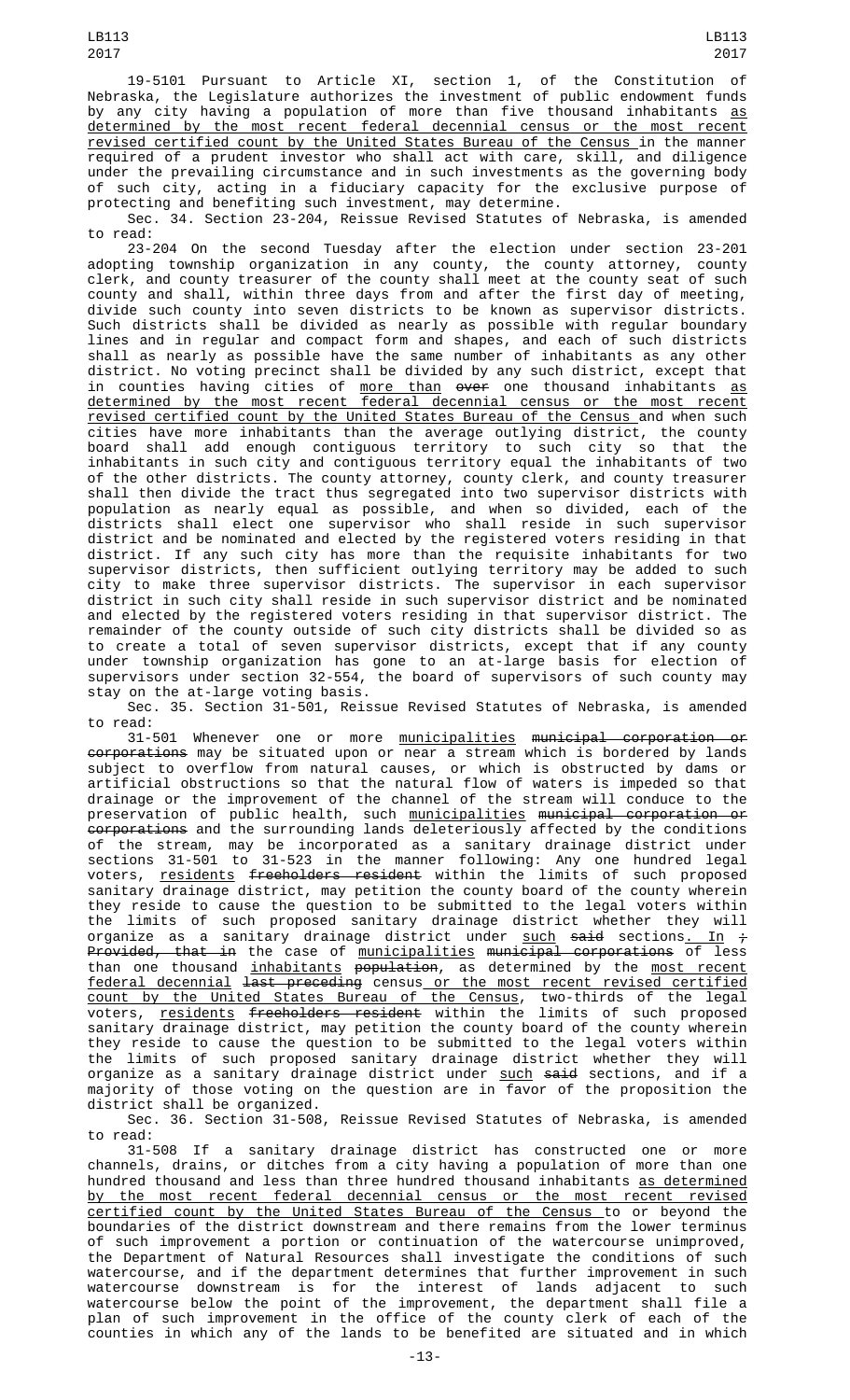any portion of the watercourse to be improved is located. Such plan shall describe the boundaries of the district to be benefited and shall contain an estimate of the benefits that would accrue to the sanitary district by reason of such improvement as well as the cost thereof and an estimate of the special benefits that would accrue to lands adjacent to the watercourse by reason of improved drainage, such estimate being detailed as to the various tracts of land under separate ownership as shown by the records of the county in which such lands are situated.

Sec. 37. Section 32-538, Reissue Revised Statutes of Nebraska, is amended to read:

32-538 (1) In a city which adopts the city manager plan of government pursuant to sections 19-601 to 19-610, the number of city council members shall be determined by the class and population of the city. In cities having one thousand or more but not more than forty thousand inhabitants<u> as determined by</u> the most recent federal decennial census or the most recent revised certified count by the United States Bureau of the Census, there shall be five members, and in cities having more than forty thousand but less than two hundred thousand inhabitants as determined by the most recent federal decennial census or the most recent revised certified count by the United States Bureau of the <u>Census</u>, there shall be seven members, except that in cities having between twenty-five thousand and forty thousand inhabitants<u> as determined by the most</u> recent federal decennial census or the most recent revised certified count by the United States Bureau of the Census, the city council may by ordinance provide for seven members. Council members shall be elected from the city at large unless the city council by ordinance provides for the election of all or some of its council members by wards, the number and boundaries of which are provided for in section 16-104. Council members shall serve for terms of four years or until their successors are elected and qualified. The council members shall meet the qualifications found in sections 19-613 and 19-613.01.

The first election under an ordinance changing the number of council members or their manner of election shall take place at the next regular city election. Council members whose terms of office expire after the election shall continue in office until the expiration of the terms for which they were elected and until their successors are elected and qualified. At the first election under an ordinance changing the number of council members or their manner of election, one-half or the bare majority of council members elected at large, as the case may be, who receive the highest number of votes shall serve for four years and the other or others, if needed, for two years. At such first election, one-half or the bare majority of council members, as the case may be, who are elected by wards shall serve for four years and the other or others, if needed, for two years, as provided in the ordinance. If only one council member is to be elected at large at such first election, such member shall serve for four years.

(2) Commencing with the statewide primary election in 1976, and every two years thereafter, those candidates whose terms will be expiring shall be nominated at the statewide primary election and elected at the statewide general election.

Sec. 38. Section 32-539, Reissue Revised Statutes of Nebraska, is amended to read:

32-539 (1) In a city which adopts the commission plan of government pursuant to sections 19-401 to 19-433, the number of city council members shall be determined by the class and population of the city. In cities having two thousand or more but not more than forty thousand inhabitants as determined by the most recent federal decennial census or the most recent revised certified count by the United States Bureau of the Census, there shall be five members, in cities of the primary class, there shall be five members, and in cities of the metropolitan class, there shall be seven members. Council members shall be elected from the city at large. In cities of the primary class, three excise members shall be elected in addition to the five council members. Nomination and election of all council members shall be by nonpartisan ballot. The mayor shall be elected for a four-year term.

(2) In cities containing two thousand or more but not more than forty thousand inhabitants as determined by the most recent federal decennial census or the most recent revised certified count by the United States Bureau of the <u>Census</u>, at the city council election in 1980, the council member elected as the commissioner of the department of public works and the council member elected as the commissioner of the department of parks and recreation shall each serve a term of four years. If a city elects to adopt the commission plan of government after 1980, the council member elected as the commissioner of the department of public works and the council member elected as the commissioner of the department of public accounts and finances shall each serve a term of four years and the council member elected as the commissioner of the department of streets, public improvements, and public property and the council member elected as the commissioner of the department of parks and recreation shall each serve a term of two years. Upon the expiration of such terms, all council members shall serve terms of four years and until their successors are elected and qualified.

(3) Commencing with the statewide primary election in 2000, and every two years thereafter, candidates shall be nominated at the statewide primary election and elected at the statewide general election except as otherwise provided in section 19-405.

Sec. 39. Section 39-207, Reissue Revised Statutes of Nebraska, is amended to read: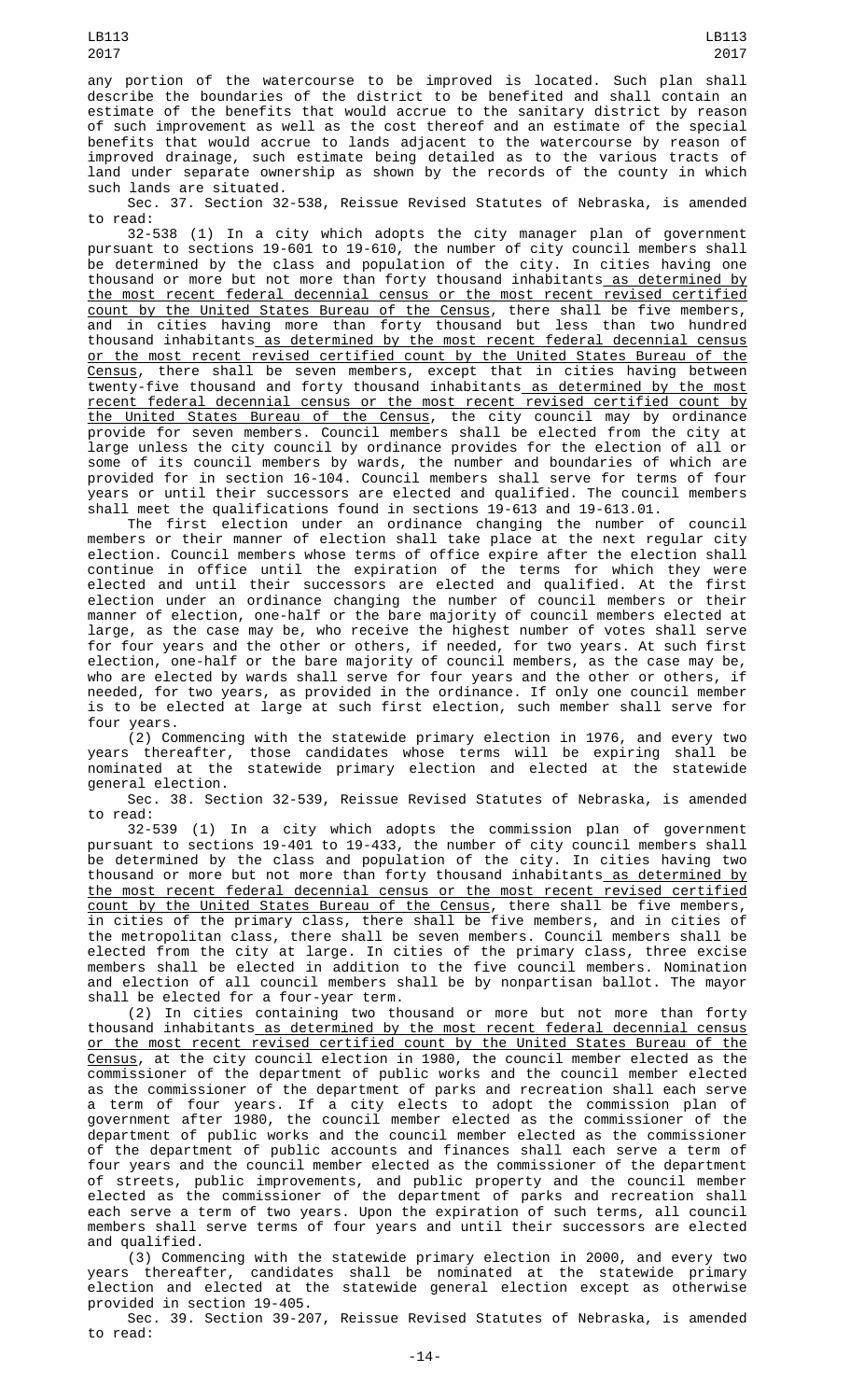39-207 Tourist-oriented directional sign panels shall be erected and maintained by or at the direction of the Department of Roads within the rightof-way of rural highways which are part of the state highway system to provide tourist-oriented information to the traveling public in accordance with sections 39-207 to 39-211.

For purposes of such sections:

(1) Rural highways means (a) all public highways and roads outside the limits of an incorporated municipality exclusive of freeways and interchanges on expressways and (b) all public highways and roads within incorporated municipalities having a population of forty thousand <u>inhabitants</u> <del>people</del> or less as determined by the most recent federal decennial census or the most recent revised certified count by the United States Bureau of the Census exclusive of freeways and interchanges on expressways. Expressway, freeway, and interchange are used in this subdivision as they are defined in section 39-1302; and

(2) Sign panel means one or more individual signs mounted as an assembly on the same supports.

Sec. 40. Section 39-1328.01, Reissue Revised Statutes of Nebraska, is amended to read:

39-1328.01 Whenever a highway not a freeway, which formerly traversed the corporate limits of a municipality of not more than five thousand inhabitants as determined by the most recent federal decennial census or the most recent revised certified count by the United States Bureau of the Census, is relocated and is made a controlled-access facility, and the Department of Roads is or is not providing any frontage road as authorized by section 39-1328, near an intersection with a roadway connecting with such municipality, the department shall, when consistent with requirements of traffic safety, and when the cost of drainage structures does not exceed five thousand dollars, and upon the conditions hereinafter set out construct such frontage roads if requested to do so by such municipality, the county, or by the owners of sixty percent of the property abutting on such relocated highway if such request is made prior to the purchase, lease, or lease with option to purchase of right-of-way by the department. The quadrant of such intersection in which the frontage road or roads shall be located shall be designated by the governing board of such municipality. The department shall at the request of the county or municipality procure the right-of-way for such frontage road by lease or lease-option to buy or in the same manner as though it were for state highway purposes after receiving from the county or municipality reasonable assurance of reimbursement for such right-of-way costs. The responsibility for the maintenance of such frontage road shall be as provided in section 39-1372.

Sec. 41. Section 39-1804, Reissue Revised Statutes of Nebraska, is amended to read:

39-1804 The county board may, with the approval of the mayor and council or the chairperson and board of trustees, as the case may be, whenever conditions warrant, furnish, deliver, and spread gravel of a depth not exceeding three inches on certain streets in cities of the second class and villages having a population of not more than fifteen hundred inhabitants as determined by the most recent federal decennial census or the most recent revised certified count by the United States Bureau of the Census and shall charge the cost of such improvement to that portion of the Highway Allocation Fund allocated to such counties from the Highway Trust Fund under section 39-2215. No improvement of any street or streets in cities of the second class or villages having a population of not more than fifteen hundred inhabitants <u>as</u> determined by the most recent federal decennial census or the most recent revised certified count by the United States Bureau of the Census shall be made under the provisions of this section unless the street or streets, when graveled, will constitute one main thoroughfare through such city or village that connects with or forms a part of the county highway system of such county which has been or which shall be graveled up to the corporate limits of such city or village. Before being entitled to such county aid in graveling such thoroughfare, the same must have been properly graded by such city or village in accordance with the grade established in the construction of the county road system.

Sec. 42. Section 39-2103, Reissue Revised Statutes of Nebraska, is amended

to read:<br>39-2103 Rural highways are hereby divided into nine functional classifications as follows:

(1) Interstate, which shall consist of the federally designated National System of Interstate and Defense Highways;

(2) Expressway, which shall consist of a group of highways following major traffic desires in Nebraska which rank next in importance to the National System of Interstate and Defense Highways. The expressway system is one which ultimately should be developed to multilane divided highway standards;

(3) Major arterial, which shall consist of the balance of routes which serve major statewide interests for highway transportation. This system is characterized by high-speed, relatively long-distance travel patterns;

(4) Scenic-recreation, which shall consist of highways or roads located within or which provide access to or through state parks, recreation or wilderness areas, other areas of geographical, historical, geological, recreational, biological, or archaeological significance, or areas of scenic beauty;

(5) Other arterial, which shall consist of a group of highways of less importance as through-travel routes which would serve places of smaller population and smaller recreation areas not served by the higher systems;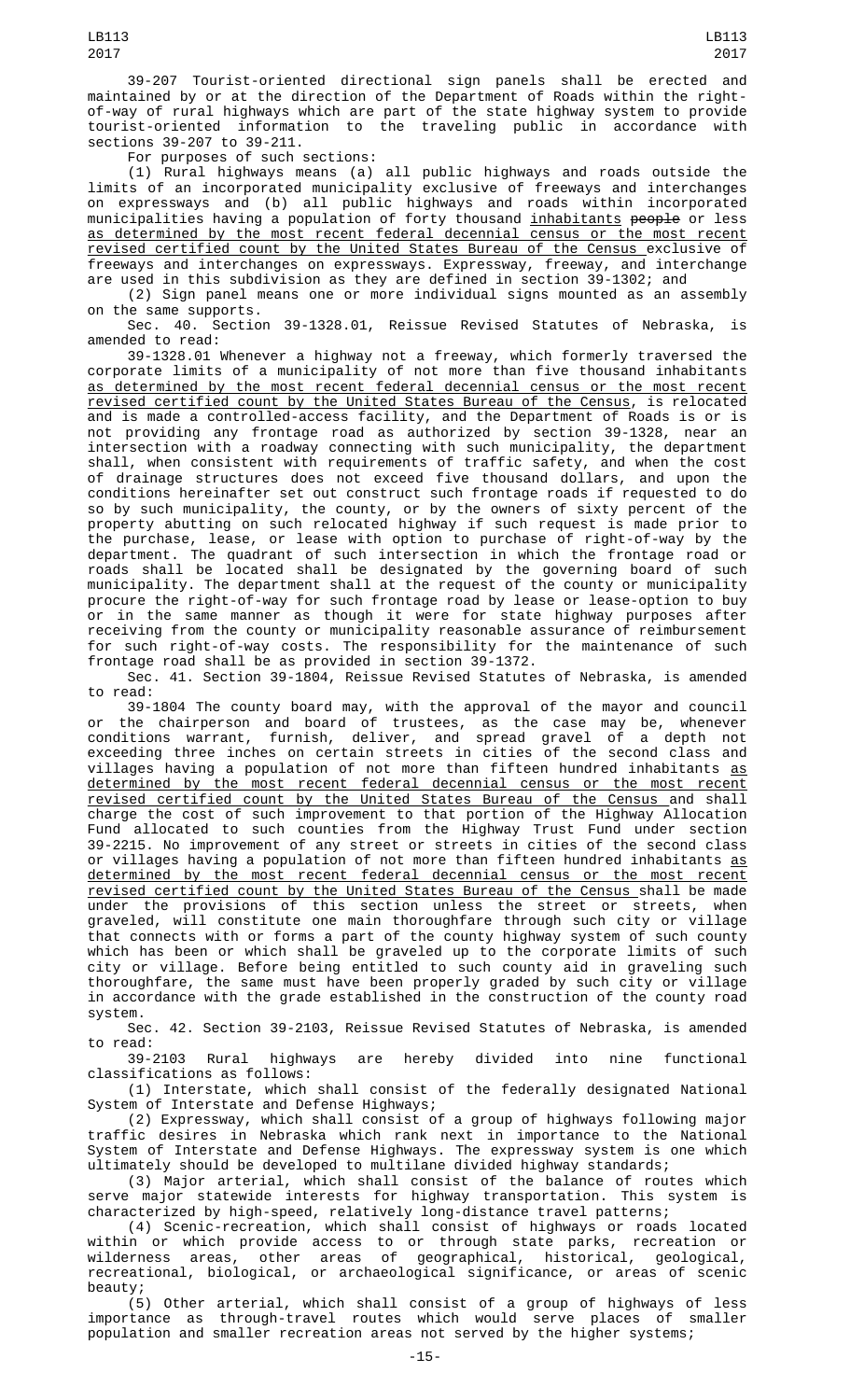and farm-to-market routes; (7) Local, which shall consist of all remaining rural roads, except minimum maintenance roads and remote residential roads;

(8) Minimum maintenance, which shall consist of (a) roads used occasionally by a limited number of people as alternative access roads for areas served primarily by local, collector, or arterial roads or (b) roads which are the principal access roads to agricultural lands for farm machinery and which are not primarily used by passenger or commercial vehicles; and

(9) Remote residential, which shall consist of roads or segments of roads in remote areas of counties with (a) a population density of no more than five people per square mile or (b) an area of at least one thousand square miles, and which roads or segments of roads serve as primary access to no more than seven residences. For purposes of this subdivision, residence means a structure which serves as a primary residence for more than six months of a calendar year. Population shall be determined using data from the most recent federal decennial census.

The rural highways classified under subdivisions (1) through (3) of this section should, combined, serve every incorporated municipality having a minimum population of one hundred inhabitants as determined by the most recent federal decennial census or the most recent revised certified count by the United States Bureau of the Census or sufficient commerce, a part of which will be served by stubs or spurs, and along with rural highways classified under subdivision (4) of this section, should serve the major recreational areas of the state.

For purposes of this section, sufficient commerce means a minimum of two hundred thousand dollars of gross receipts under the Nebraska Revenue Act of 1967.

Sec. 43. Section 39-2106, Reissue Revised Statutes of Nebraska, is amended to read:

39-2106 To assist in developing the functional classification system, there is hereby established the Board of Public Roads Classifications and Standards which shall consist of eleven members to be appointed by the Governor with the approval of the Legislature. Of the members of such board, two shall be representatives of the Department of Roads, three shall be representatives of the counties, one of whom shall be a licensed county highway superintendent in good standing and two of whom shall be county board members, three shall be representatives of the municipalities who shall be either public works directors or licensed city street superintendents in good standing, and three shall be lay citizens who shall represent the three congressional districts of the state. The county members on the board shall represent the various classes of counties, as defined in section 23-1114.01, in the following manner: One shall be a representative from either a Class 1 or Class 2 county; one shall be a representative from either a Class 3 or Class 4 county; and one shall be a representative from either a Class 5, Class 6, or Class 7 county. The municipal members of the board shall represent municipalities of the following sizes by population: One shall be a representative from a municipality of less than two thousand five hundred <u>inhabitants as determined by the most recent federal</u> decennial census or the most recent revised certified count by the United States Bureau of the Census population; one shall be a representative from a municipality of two thousand five hundred to fifty thousand <u>inhabitants as</u> determined by the most recent federal decennial census or the most recent revised certified count by the United States Bureau of the Census population; and one shall be a representative from a municipality of over fifty thousand inhabitants as determined by the most recent federal decennial census or the most recent revised certified count by the United States Bureau of the Census <del>population</del>. In making such appointments, the Governor shall consult with the Director-State Engineer and with the appropriate county and municipal officials and may consult with organizations representing such officials or representing counties or municipalities as may be appropriate. At the expiration of <u>the</u> existing term, one member from the county representatives, the municipal <code>representatives $\_$ </code> and the lay citizens shall be appointed for a term of two years; <u>and t</u>wo members from the county representatives, the municipal <code>representatives $_{\rm \scriptscriptstyle L}$  and the lay citizens shall be appointed for terms of four</code> years. One representative from the Department of Roads shall be appointed for a two-year term and the other representative shall be appointed for a four-year term. Thereafter, all such appointments shall be for terms of four years each. Members of such board shall receive no compensation for their services as such, except that the lay members shall receive the same compensation as members of the State Highway Commission, and all members shall be reimbursed for their actual and necessary expenses incurred in the performance of their official duties as provided in sections 81-1174 to 81-1177 for state employees. All expenses of such board shall be paid by the Department of Roads.

Sec. 44. Section 44-5502, Revised Statutes Cumulative Supplement, 2016, is amended to read:

44-5502 For purposes of the Surplus Lines Insurance Act:

(1) Affiliated group means a group of entities in which each entity, with respect to an insured, controls, is controlled by, or is under common control with the insured;

(2) Control means:

(a) To own, control, or have the power of an entity directly, indirectly,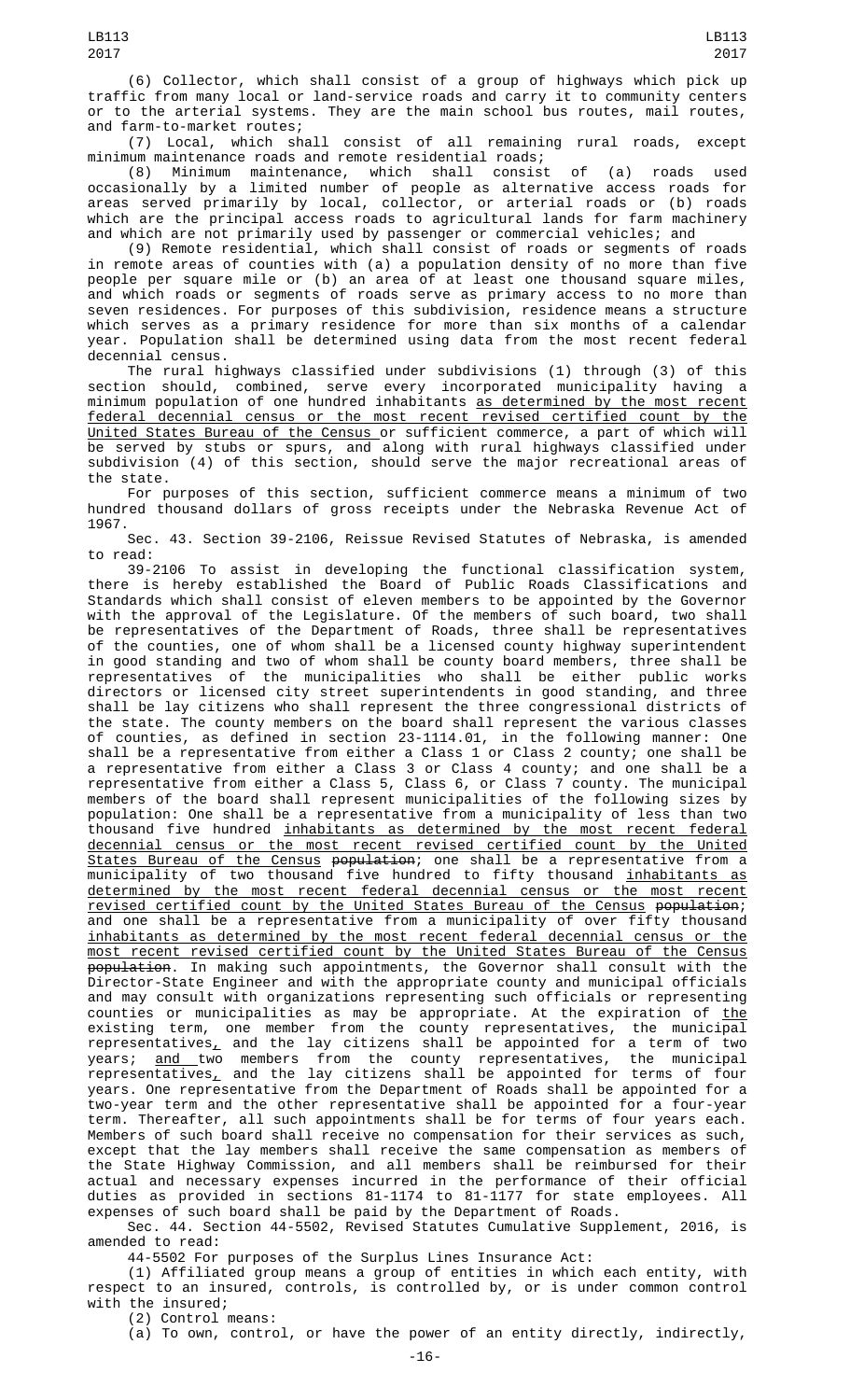or acting through one or more other persons to vote twenty-five percent or more of any class of voting securities of another entity; or

(b) To direct, by an entity, in any manner, the election of a majority of the directors or trustees of another entity;

(3) Department means the Department of Insurance;

(4) Director means the Director of Insurance;

(5)(a) Exempt commercial purchaser means any person purchasing commercial insurance that, at the time of placement, meets the following requirements:

(i) The person employs or retains a qualified risk manager to negotiate insurance coverage;

(ii) The person has paid aggregate nationwide commercial property and casualty insurance premiums in excess of one hundred thousand dollars in the immediately preceding twelve months; and

(iii) The person meets at least one of the following criteria:

 $(A)$  The person possesses a net worth in excess of twenty million dollars, as such amount is adjusted pursuant to subdivision (5)(b) of this section; (B) The person generates annual revenue in excess of fifty million

dollars, as such amount is adjusted pursuant to subdivision (5)(b) of this section;

(C) The person employs more than five hundred full-time or full-time equivalent employees per individual insured or is a member of an affiliated group employing more than one thousand employees in the aggregate;

(D) The person is a not-for-profit organization or public entity generating annual budgeted expenditures of at least thirty million dollars, as such amount is adjusted pursuant to subdivision (5)(b) of this section; or

(E) The person is a municipality with a population in excess of fifty thousand inhabitants as determined by the most recent federal decennial census or the most recent revised certified count by the United States Bureau of the <u>Census</u>.

(b) Beginning on the fifth occurrence of January 1 after July 21, 2011, and each fifth occurrence of January 1 thereafter, the amounts in subdivisions (5)(a)(iii)(A), (B), and (D) of this section shall be adjusted to reflect the percentage change for such five-year period in the Consumer Price Index for All Urban Consumers published by the Federal Bureau of Labor Statistics;

(6) Foreign, alien, admitted, and nonadmitted, when referring to insurers, <u>have</u> <del>has</del> the same meanings as in section 44-103 but <u>do</u> <del>does</del> not include a risk retention group as defined in 15 U.S.C. 3901(a)(4);

(7)(a) Except as provided in subdivision (7)(b) of this section, home state means, with respect to an insured, (i) the state in which an insured maintains its principal place of business or, in the case of an individual, the individual's principal residence or (ii) if one hundred percent of the insured risk is located out of the state referred to in subdivision (7)(a)(i) of this section, the state to which the greatest percentage of the insured's taxable premium for that insurance contract is allocated.

(b) If more than one insured from an affiliated group are named insureds on a single nonadmitted insurance contract, home state means the home state, as determined pursuant to subdivision (7)(a) of this section, of the member of the affiliated group that has the largest percentage of premium attributed to it under such insurance contract.

(c) When determining the home state of the insured, the principal place of business is the state in which the insured maintains its headquarters and where the insured's high-level officers direct, control, and coordinate the business activities of the insured;

(8) Insurer has the same meaning as in section 44-103;

(9) Nonadmitted insurance means any property and casualty insurance permitted to be placed directly or through surplus lines licensees with a nonadmitted insurer eligible to accept such insurance; and

(10) Qualified risk manager means, with respect to a policyholder of commercial insurance, a person who meets the definition in section 527 of the Nonadmitted and Reinsurance Reform Act of 2010, which is Subtitle B of the Dodd-Frank Wall Street Reform and Consumer Protection Act, Public Law 111-203, as such section existed on January 1, 2011.

Sec. 45. Section 48-307, Reissue Revised Statutes of Nebraska, is amended to read:

48-307 The superintendent of public schools in all cities and towns having a population of more than one thousand <u>inhabitants as determined by the most</u> recent federal decennial census or the most recent revised certified count by the United States Bureau of the Census according to the last official census and the presiding officer of all other school boards shall furnish a duplicate copy of all certificates issued under sections 48-302 to 48-313 to the Department of Labor. The duplicate certificates in the form set forth in section 48-309 shall be filed with the Department of Labor at the time of the issuance of the original certificate.

Sec. 46. Section 48-1209.01, Reissue Revised Statutes of Nebraska, is amended to read:

The officers and members of the police and paid fire departments of cities of the metropolitan and primary classes and of cities of the first class having a population of more than ten thousand inhabitants <u>as</u> determined by the most recent federal decennial census or the most recent revised certified count by the United States Bureau of the Census shall each receive a salary of not less than three hundred fifty dollars per month. The city council may, by ordinance, at any time, change, fix or revise the salaries of the officers or members of the police and fire departments of such cities,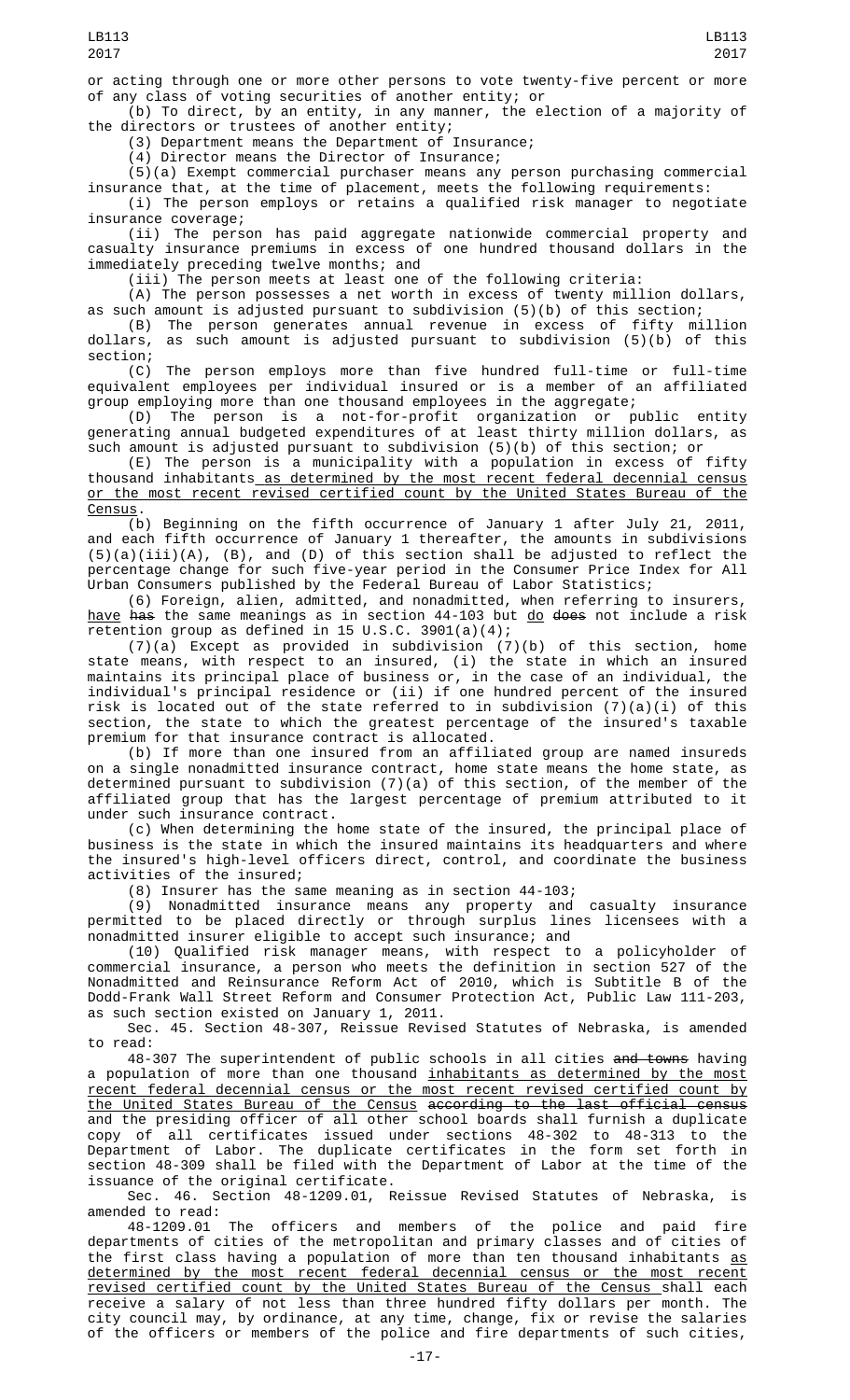but in no instance shall the minimum salary of any officer or member be less than three hundred fifty dollars per month.

Sec. 47. Section 53-124.14, Reissue Revised Statutes of Nebraska, is amended to read:

53-124.14 (1) The commission may license the sale of alcoholic liquor at retail in the original package to applicants who reside in any county in which there is no incorporated city or village or in which the county seat is not located in an incorporated city or village if the licensed premises are situated in an unincorporated village having a population of twenty-five inhabitants or more as determined by the most recent federal decennial census or the most recent revised certified count by the United States Bureau of the Census.

(2) The commission may license the sale of beer at retail in any county outside the corporate limits of any city or village therein and license the sale of alcoholic liquor at retail for consumption on the premises and off the premises, sales in the original package only.

(3) The commission may license the sale of alcoholic liquor for consumption on the premises as provided in subdivision (6)(a)(iii) of section 53-124 on lands controlled by airport authorities when such land is located on and under county jurisdiction or by the Nebraska State Fair Board.

Sec. 48. Section 60-680, Reissue Revised Statutes of Nebraska, is amended to read:

60-680 (1) Any local authority with respect to highways under its jurisdiction and within the reasonable exercise of the police power may:

(a) Regulate or prohibit stopping, standing, or parking; (b) Regulate traffic by means of peace officers or traffic control devices;

(c) Regulate or prohibit processions or assemblages on the highways;

(d) Designate highways or roadways for use by traffic moving in one direction;

(e) Establish speed limits for vehicles in public parks;

(f) Designate any highway as a through highway or designate any intersection as a stop or yield intersection;

(g) Restrict the use of highways as authorized in section 60-681;

(h) Regulate operation of bicycles and require registration and inspection of such, including requirement of a registration fee;

(i) Regulate operation of electric personal assistive mobility devices;

(j) Regulate or prohibit the turning of vehicles or specified types of vehicles;

(k) Alter or establish speed limits authorized in the Nebraska Rules of the Road;

(l) Designate no-passing zones;

(m) Prohibit or regulate use of controlled-access highways by any class or kind of traffic except those highways which are a part of the state highway system;

(n) Prohibit or regulate use of heavily traveled highways by any class or kind of traffic it finds to be incompatible with the normal and safe movement of traffic, except that such regulations shall not be effective on any highway which is part of the state highway system unless authorized by the Department of Roads;

(o) Establish minimum speed limits as authorized in the rules;

(p) Designate hazardous railroad grade crossings as authorized in the rules;

(q) Designate and regulate traffic on play streets;

(r) Prohibit pedestrians from crossing a roadway in a business district or any designated highway except in a crosswalk as authorized in the rules;

(s) Restrict pedestrian crossings at unmarked crosswalks as authorized in the rules;

(t) Regulate persons propelling push carts;

(u) Regulate persons upon skates, coasters, sleds, and other toy vehicles; (v) Notwithstanding any other provision of law, adopt and enforce an ordinance or resolution prohibiting the use of engine brakes on the National System of Interstate and Defense Highways that has a grade of less than five degrees within its jurisdiction. For purposes of this subdivision, engine brake means a device that converts a power producing engine into a power-absorbing air compressor, resulting in a net energy loss;

(w) Adopt and enforce such temporary or experimental regulations as may be necessary to cover emergencies or special conditions; and

(x) Adopt other traffic regulations except as prohibited by state law or contrary to state law.

(2) No local authority, except an incorporated city with more than forty thousand inhabitants as determined by the most recent federal decennial census or the most recent revised certified count by the United States Bureau of the <u>Census</u>, shall erect or maintain any traffic control device at any location so as to require the traffic on any state highway or state-maintained freeway to stop before entering or crossing any intersecting highway unless approval in writing has first been obtained from the Department of Roads.

(3) No ordinance or regulation enacted under subdivision  $(1)(d)$ ,  $(e)$ ,  $(f)$ , (g), (j), (k), (l), (m), (n), (p), (q), or (s) of this section shall be effective until traffic control devices giving notice of such local traffic regulations are erected upon or at the entrances to such affected highway or part thereof affected as may be most appropriate.

Sec. 49. Section 60-6,120, Reissue Revised Statutes of Nebraska, is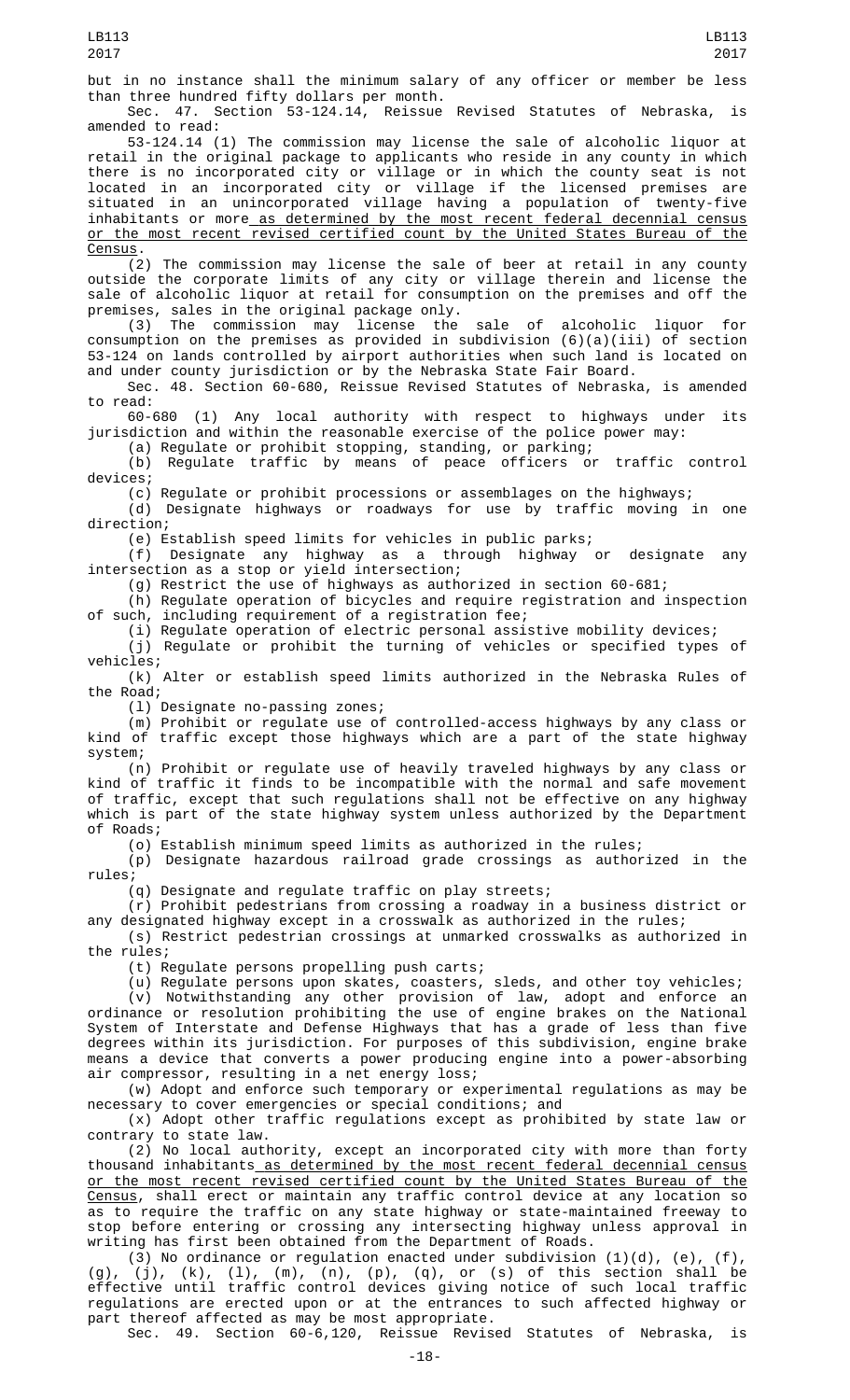60-6,120 (1) The Department of Roads shall place and maintain, or provide for such placing and maintaining, such traffic control devices, conforming to the manual, upon all state highways as it deems necessary to indicate and to carry out the Nebraska Rules of the Road or to regulate, warn, or guide traffic.

(2)(a) In incorporated cities and villages with less than forty thousand inhabitants as determined by the most recent federal decennial census or the most recent revised certified count by the United States Bureau of the Census, the department shall have exclusive jurisdiction regarding the erection and maintenance of traffic control devices on the state highway system but shall not place traffic control devices on the state highway system within incorporated cities and villages of more than twenty-five hundred inhabitants as determined by the most recent federal decennial census or the most recent revised certified count by the United States Bureau of the Census without consultation with the proper city officials.

(b) In incorporated cities of forty thousand or more inhabitants as determined by the most recent federal decennial census or the most recent revised certified count by the United States Bureau of the Census, except on state-maintained freeways of the state highway system where the department retains exclusive jurisdiction, the city shall have jurisdiction regarding erection and maintenance of traffic control devices on the state highway system after consultation with the department, except that there shall be joint jurisdiction with the department for such traffic control devices for which the department accepts responsibility for the erection and maintenance.

(3) No local authority shall place or maintain any traffic control device upon any highway under the jurisdiction of the department, except by permission of the department, or on any state-maintained freeway of the state highway system.

(4) The placing of traffic control devices by the department shall not be a departmental rule, regulation, or order subject to the statutory procedures for such rules, regulations, or orders but shall be considered as establishing precepts extending the provisions of the Nebraska Rules of the Road as necessary to regulate, warn, or guide traffic. Violation of such traffic control devices shall be punishable as provided in the rules.

Sec. 50. Section 60-6,190, Reissue Revised Statutes of Nebraska, is amended to read:

60-6,190 (1) Whenever the Department of Roads determines, upon the basis of an engineering and traffic investigation, that any maximum speed limit is greater or less than is reasonable or safe under the conditions found to exist at any intersection, place, or part of the state highway system outside of the corporate limits of cities and villages as well as inside the corporate limits of cities and villages on freeways which are part of the state highway system, it may determine and set a reasonable and safe maximum speed limit for such intersection, place, or part of such highway which shall be the lawful speed limit when appropriate signs giving notice thereof are erected at such intersection, place, or part of the highway, except that the maximum rural and freeway limits shall not be exceeded. Such a maximum speed limit may be set to be effective at all times or at such times as are indicated upon such signs.

(2) The speed limits set by the department shall not be a departmental rule, regulation, or order subject to the statutory procedures for such rules, regulations, or orders but shall be an authorization over the signature of the Director-State Engineer and shall be maintained on permanent file at the headquarters of the department. Certified copies of such authorizations shall be available from the department at a reasonable cost for duplication. Any change to such an authorization shall be made by a new authorization which cancels the previous authorization and establishes the new limit, but the new limit shall not become effective until signs showing the new limit are erected as provided in subsection (1) of this section.

(3) On county highways which are not part of the state highway system or within the limits of any state institution or any area under control of the Game and Parks Commission or a natural resources district and which are outside of the corporate limits of cities and villages, county boards shall have the same power and duty to alter the maximum speed limits as the department if the change is based on an engineering and traffic investigation comparable to that made by the department. The limit outside of a business or residential district shall not be decreased to less than thirty-five miles per hour.

(4) On all highways within their corporate limits, except on statemaintained freeways which are part of the state highway system, incorporated cities and villages shall have the same power and duty to alter the maximum speed limits as the department if the change is based on engineering and traffic investigation, except that no imposition of speed limits on highways which are part of the state highway system in cities and villages under forty thousand inhabitants as determined by the most recent federal decennial census or the most recent revised certified count by the United States Bureau of the Census shall be effective without the approval of the department.

(5) The director of any state institution, the Game and Parks Commission, or a natural resources district, with regard to highways which are not a part of the state highway system, which are within the limits of such institution or area under Game and Parks Commission or natural resources district control, and which are outside the limits of any incorporated city or village, shall have the same power and duty to alter the maximum speed limits as the department if the change is based on an engineering and traffic investigation comparable to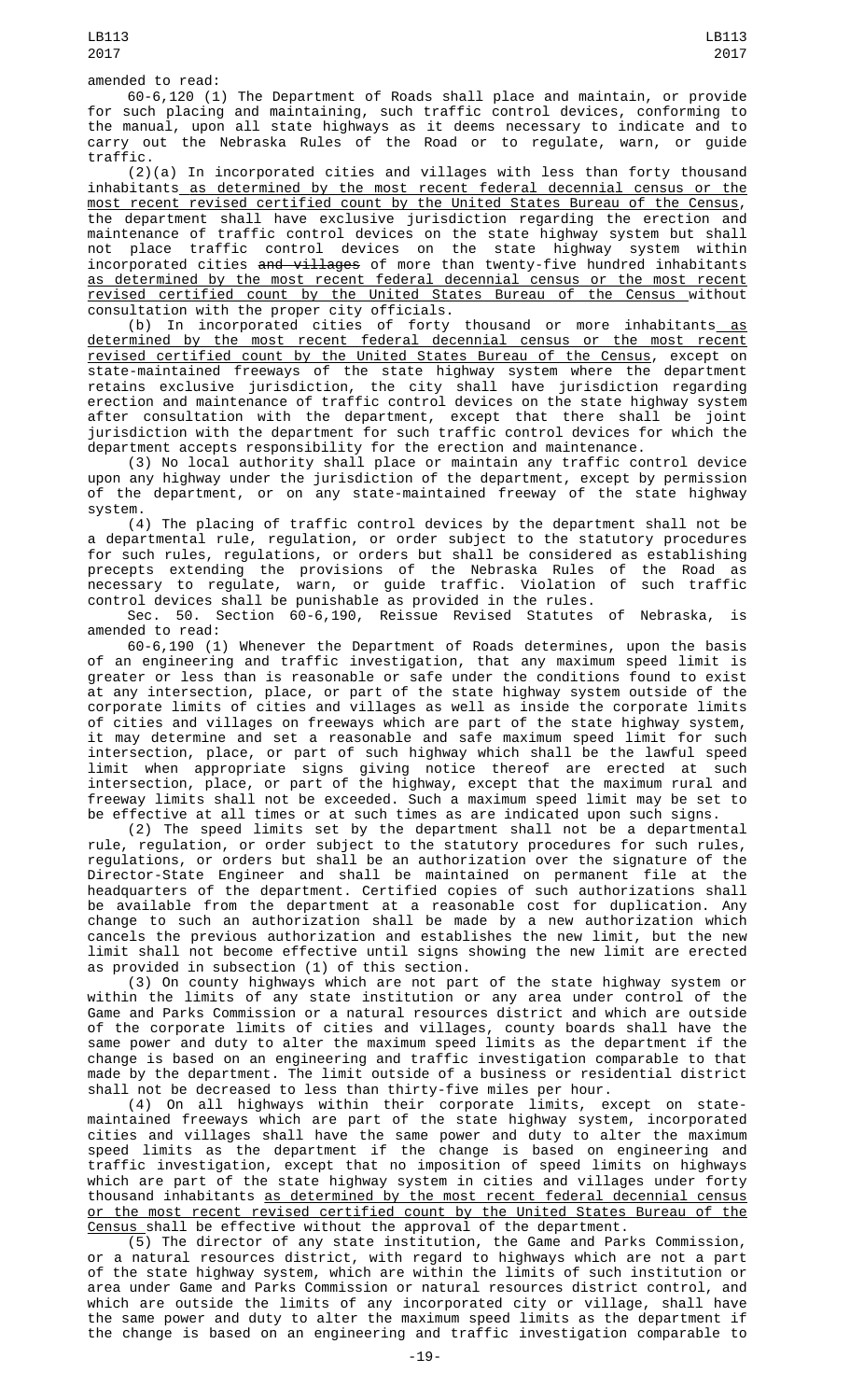that made by the department.

(6) Not more than six such speed limits shall be set per mile along a highway, except in the case of reduced limits at intersections. The difference between adjacent speed limits along a highway shall not be reduced by more than twenty miles per hour, and there shall be no limit on the difference between adjacent speed limits for increasing speed limits along a highway.

(7) When the department or a local authority determines by an investigation that certain vehicles in addition to those specified in sections 60-6,187, 60-6,305, and 60-6,313 cannot with safety travel at the speeds provided in sections 60-6,186, 60-6,187, 60-6,189, 60-6,305, and 60-6,313 or set pursuant to this section or section 60-6,188 or 60-6,189, the department or local authority may restrict the speed limit for such vehicles on highways under its respective jurisdiction and post proper and adequate signs.

Sec. 51. Section 70-408, Reissue Revised Statutes of Nebraska, is amended to read:<br>70-408

70-408 All charges, made for electrical energy for residential, commercial, and farm purposes by any person, firm, corporation, or <u>municipality</u> municipal corporation engaged in the sale of electrical energy in cities of the first class having a population of more than five thousand and less than twenty-five thousand inhabitants<u> as determined by the most recent federal</u> decennial census or the most recent revised certified count by the United States Bureau of the Census, cities of the second class, villages, and unincorporated areas in Nebraska, shall be based on the amount of such energy actually furnished by the kilowatt-hour meter, together with such demand as may be registered or indicated by a demand meter, or as may be contracted for, to such purchaser. Such person, firm, corporation, or <u>municipality</u> <del>municipal</del> <del>corporation</del> may provide for either a penalty on or a discount from the amount of any bill to promote prompt payment thereof under uniform rules and regulations governing such penalty or discount. A reasonable minimum charge may be collected from purchasers of electrical energy by any such person, firm, corporation, or <u>municipality</u> <del>municipal corporation</del>, even though the charge for the amount of electrical energy actually furnished by the kilowatt-hour to such purchaser or user does not equal such minimum charge for the designated period of service<u>. The</u> <del>; Provided, the</del> provisions of sections 70-407 to 70-409 shall not be construed to affect any contract or franchise in existence at the time of the passage and approval of this section.

Sec. 52. Section 70-604.01, Reissue Revised Statutes of Nebraska, is amended to read:

70-604.01 (1) Except as the same may be further limited or expanded by requirements in Chapter 70, article 6, the chartered territory of any district organized pursuant to and existing by virtue of or subject to the provisions of Chapter 70, article 6, shall include the area in this state within which such district renders electric service of the nature defined in section 70-604.02 and termed its operating area. There may be included, within the chartered area of such district, areas which are outside the operating area as defined in section 70-604.02, but as to which inclusion is nevertheless authorized by other sections of Chapter 70, article 6.<br>(2) Subject to the requirements of section 70-662 and the approval of the

(2) Subject to the requirements of section 70-662 and the approval of the Nebraska Power Review Board in accordance with sections 70-663 and 70-664, any district organized pursuant to Chapter 70, article 6, and engaged in the operation of electric generation, transmission, or distribution facilities or any combination thereof may, in the discretion of the board of directors of such district and upon a finding by the board of directors of such district that the inclusion or exclusion thereof would be consistent with the best interests of the district and its customers, either include within or exclude from the chartered area all municipalities which have a population of fewer than one thousand five hundred inhabitants as determined by the most recent federal decennial census or the most recent revised certified count by the <u>United States Bureau of the Census a</u>nd which are within a county where such district provides electric service but are not otherwise in such district's operating area.

Sec. 53. Section 71-3305, Revised Statutes Cumulative Supplement, 2016, is amended to read:

71-3305 (1) Except as otherwise provided in subsection (2) or (3) of this section, any city or village having a population of one thousand or more inhabitants as determined by the most recent federal decennial census or the most recent revised certified count by the United States Bureau of the Census shall add fluoride to the water supply for human consumption for such city or village as provided in the rules and regulations of the Department of Health and Human Services unless such water supply has sufficient amounts of naturally occurring fluoride as provided in such rules and regulations.

(2) Subsection (1) of this section does not apply if the voters of the city or village adopted an ordinance, after April 18, 2008, but before June 1, 2010, to prohibit the addition of fluoride to such water supply.

(3) If any city or village reaches a population of one thousand or more inhabitants as determined by the most recent federal decennial census or the most recent revised certified count by the United States Bureau of the Census after June 1, 2010, and is required to add fluoride to its water supply under subsection (1) of this section, the city or village may adopt an ordinance to prohibit the addition of fluoride to such water supply. The ordinance may be placed on the ballot by a majority vote of the governing body of the city or village or by initiative pursuant to sections 18-2501 to 18-2538. Such proposed ordinance shall be voted upon at the next statewide general election after the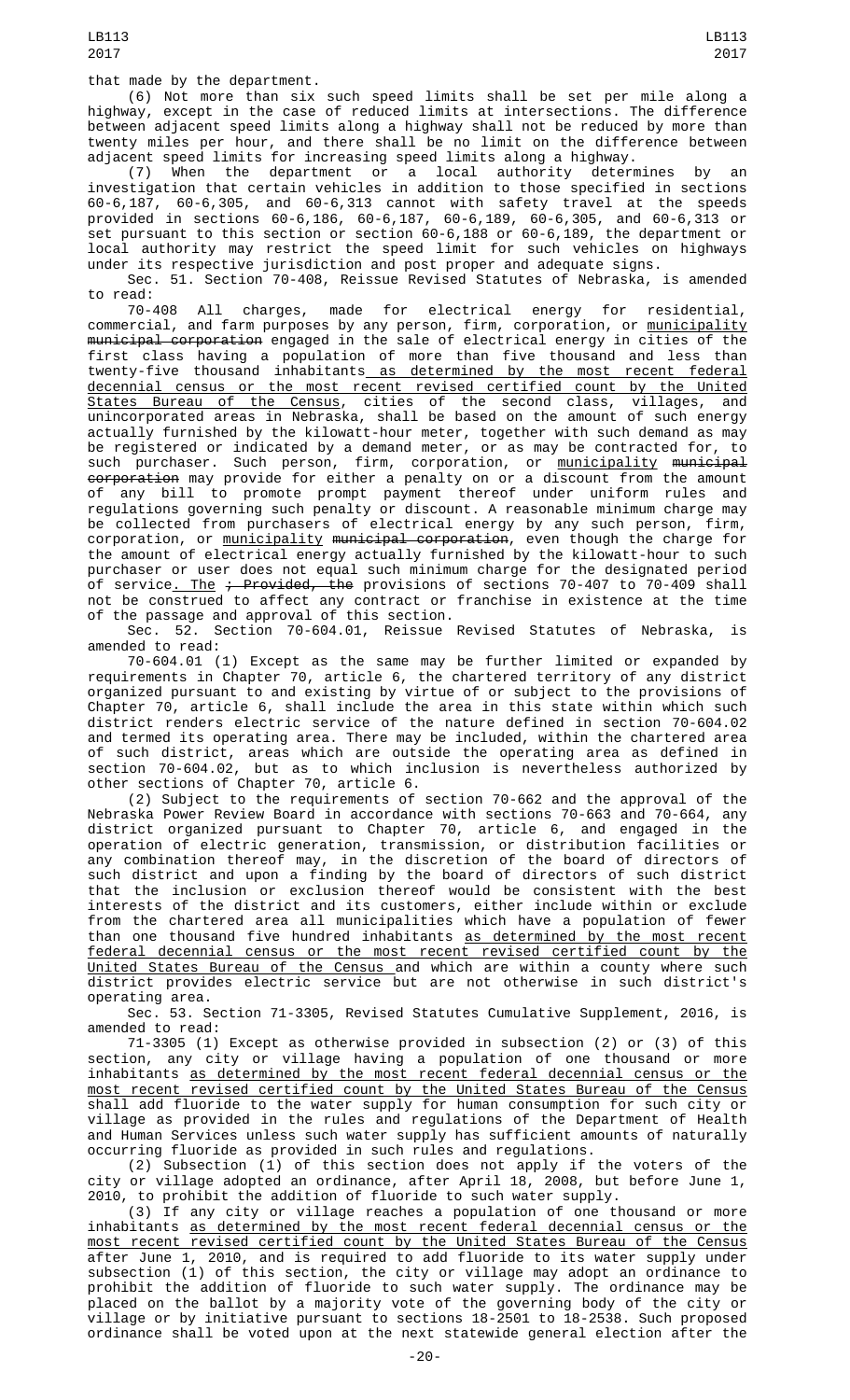population of the city or village reaches one thousand or more inhabitants as determined by the most recent federal decennial census or the most recent revised certified count by the United States Bureau of the Census.

(4) Any rural water district organized under sections 46-1001 to 46-1020 that supplies water for human consumption to any city or village which is required to add fluoride to such water supply under this section shall not be responsible for any costs, equipment, testing, or maintenance related to such fluoridation unless such district has agreed with the city or village to assume such responsibilities.

Sec. 54. Section 77-3,119, Revised Statutes Cumulative Supplement, 2016, is amended to read:

77-3,119 (1) The Tax Commissioner shall certify the population of cities and villages to be used for purposes of calculations made pursuant to subdivision (4) of section 18-2603, subdivisions (3)(a) and (b) of section 35-1205, subdivision (1) of section 39-2517, and sections 39-2513 and 77-27,139.02. The Tax Commissioner shall transmit copies of such certification to all interested parties upon request.

(2) The Tax Commissioner shall certify the population of each city and village based upon the most recent federal census<u>-figures</u>. The Tax Commissioner shall determine the most recent federal census <u>figures </u>for each city and village by using the most recent federal census figures available from (a) the most recent federal decennial census, (b) the most recent <u>revised certified</u> count federal census update or recount certified by the United States Bureau of the Census, or (c) the most recent federal census figure of the city or village plus the population of territory annexed as calculated in sections 18-1753 and 18-1754.

(3) The Tax Commissioner may adopt and promulgate rules and regulations to carry out this section.

Sec. 55. Section 79-407, Reissue Revised Statutes of Nebraska, is amended to read:

79-407 The territory within the corporate limits of each incorporated <u>municipality <del>city or village</del> in the State of Nebraska that is not in part</u> within the boundaries of a learning community, together with such additional territory and additions to such <u>municipality</u> <del>city or village</del> as may be added thereto, as declared by ordinances to be boundaries of such <u>municipality</u> <del>city</del> <del>or village</del>, having a population of more than one thousand and less than one hundred fifty thousand inhabitants as determined by the most recent federal decennial census or the most recent revised certified count by the United States Bureau of the Census, including such adjacent territory as now is or hereafter may be attached for school purposes, shall constitute a Class III school district, except that nothing in this section shall be construed to change the boundaries of any school district that is a member of a learning community. The school district shall be a body corporate and possess all the usual powers of a corporation for public purposes and may sue and be sued, purchase, hold, and sell such personal and real property, and control such obligations as are authorized by law.

Sec. 56. Section 81-8,122.01, Revised Statutes Cumulative Supplement, 2016, is amended to read:

81-8,122.01 Whenever a survey has been executed by a land surveyor who is registered under the Land Surveyors Regulation Act, a record of such survey bearing the signature and seal of the land surveyor shall be filed in the survey record repository established pursuant to section 84-412 if such survey meets applicable regulations. Surveys which are within the corporate limits of a city with a population in excess of fifteen thousand <u>inhabitants as</u> determined by the most recent federal decennial census or the most recent revised certified count by the United States Bureau of the Census and do not reference, recover, retrace, or reestablish the original government corners or lines or do not create a new subdivision are not required to be filed in the survey record repository but shall be filed in the county surveyor's office in the county where the land is located if they meet applicable regulations. If no regular office is maintained in the county courthouse for the county surveyor, it shall be filed in the survey record repository. The record of survey shall be filed within ninety days after the completion of the survey, or within any extension of time granted by the office in which it is required to be filed for reasonable cause, and shall consist of the following minimum data: (1) Plat of the tract surveyed; (2) legal description of the tract surveyed; (3) description of all corners found; (4) description of all corners set; (5) ties to any section corners, quarter corners, or quarter-quarter corners found or set; (6) plat or record distances as well as field measurements; and (7) date of completion of survey. The record of survey so filed shall become an official record of survey, and shall be presumptive evidence of the facts stated therein, unless the land surveyor filing the survey shall be interested in the same. Plats or maps which are prepared only for the purpose of showing the location of improvements on existing lots, which are not represented as surveys or land surveys and no corners are established or reestablished, shall be specifically exempt from all requirements of this section.

Sec. 57. Section 81-1417, Reissue Revised Statutes of Nebraska, is amended to read:

81-1417 (1) The Nebraska Commission on Law Enforcement and Criminal Justice shall consist of nineteen members. The membership shall include the Governor, the Attorney General, the Superintendent of Law Enforcement and Public Safety, the Director of Correctional Services, the chief of police or director of public safety of a city of more than two hundred thousand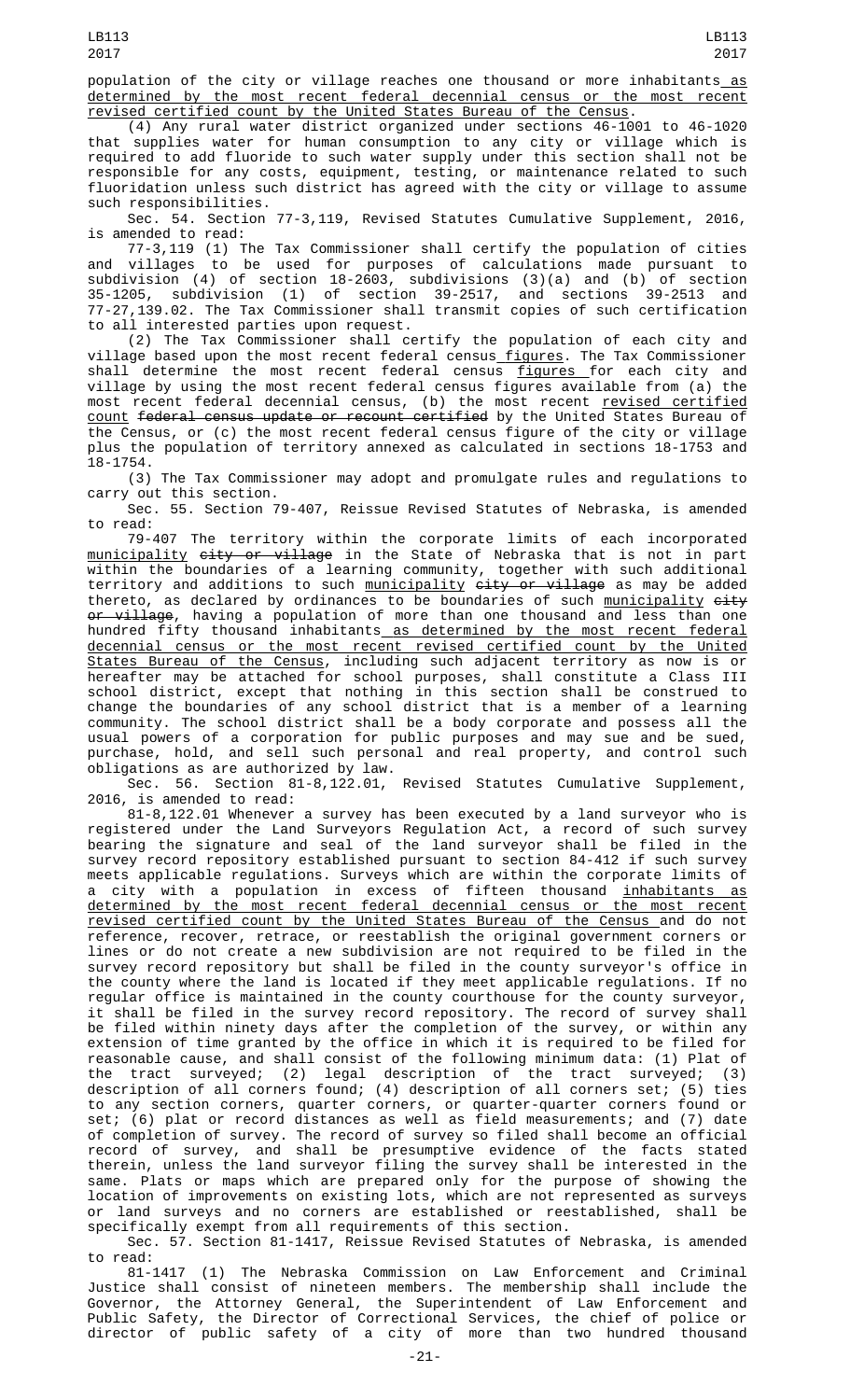inhabitants as determined by the most recent federal decennial census or the most recent revised certified count by the United States Bureau of the Census population, the chief of police or director of public safety of a city of two hundred thousand <u>inhabitants</u> <del>population</del> or less<u> as determined by the most</u> recent federal decennial census or the most recent revised certified count by <u>the United States Bureau of the Census</u>, a county sheriff, a county attorney, a county commissioner, a mayor or city manager, a person involved with the control or prevention of juvenile delinquency, the chairperson of the Nebraska Police Standards Advisory Council, the chairperson of the Nebraska Coalition for Juvenile Justice, and six members, at least one of whom shall be a woman, from the public at large. The seven members of the council shall also be considered members of the commission acting as a special committee of the commission with limited powers and duties. A member of the commission may serve concurrently as a member of the council.

(2) The Governor may increase the membership of the commission at any time if such increase is necessary to comply with the provisions of any federal act providing funds for law enforcement or delinquency prevention purposes. Such members of the commission appointed by the Governor shall serve for terms of six years from January 1 next succeeding their appointments.

(3) Except for the Governor, the Attorney General, the Superintendent of Law Enforcement and Public Safety, the Director of Correctional Services, the chairperson of the Nebraska Police Standards Advisory Council, and the chairperson of the Nebraska Coalition for Juvenile Justice, the members of the commission shall be appointed by the Governor. The membership of the commission shall represent varying geographic areas and large and small governmental subdivisions.

Sec. 58. Section 81-1430, Reissue Revised Statutes of Nebraska, is amended to read:

81-1430 (1) A task force is hereby established within the Nebraska Commission on Law Enforcement and Criminal Justice for the purposes of investigating and studying human trafficking, the methods for advertising human trafficking services, and the victimization of individuals coerced participate in human trafficking.

(2) The task force shall examine the extent to which human trafficking is prevalent in this state, the scope of efforts being taken to prevent human<br>trafficking from occurring, and the services available to victims of human trafficking from occurring, and the services available to victims of human trafficking in this state. The task force shall utilize information and research available from the Innocence Lost National Initiative. The task force shall research and recommend a model of rehabilitative services for victims of human trafficking that includes input from the areas of law enforcement, social services, the legal profession, the judiciary, mental health, and immigration. The task force shall also investigate the limitations upon victims who wish to come forward and seek medical attention; investigate the potential to stop human trafficking; and investigate the potential to promote recovery, to protect families and children who may be profoundly impacted by such abuse, and to save lives.

(3)(a) The Department of Labor shall work with the task force to develop or select informational posters for placement around the state. The posters shall be in English, Spanish, and any other language deemed appropriate by the task force. The posters shall include a toll-free telephone number a person may call for assistance, preferably the National Human Trafficking Resource Center Hotline (888)373-7888.

(b) Posters shall be placed in rest stops and strip clubs. The task force shall work with local businesses and nonprofit entities associated with the prevention of human trafficking to voluntarily place additional signs in high schools, postsecondary educational institutions, gas stations, hotels, hospitals, health care clinics, urgent care centers, airports, train stations, bus stations, and other locations around the state deemed appropriate by the task force.

(4) The task force shall consist of the following members:

(a) The Attorney General or his or her designee;

(b) The executive director of the Nebraska Commission on Law Enforcement and Criminal Justice;

(c) The Superintendent of Law Enforcement and Public Safety or his or her designee;

(d) The Director of Correctional Services or his or her designee;

(e) The chief of police or director of public safety of a city of two hundred thousand inhabitants or more<u> as determined by the most recent federal</u> decennial census or the most recent revised certified count by the United States Bureau of the Census;

(f) The chief of police or director of public safety of a city of less than two hundred thousand inhabitants as determined by the most recent federal decennial census or the most recent revised certified count by the United States Bureau of the Census;

(g) A county sheriff;

(h) A county attorney;

(i) A county commissioner;

(j) A mayor or city manager;

(k) A person involved with the control or prevention of juvenile delinquency;

(l) A person involved with the control or prevention of child abuse;

(m) The Commissioner of Education or his or her designee;

(n) The director of the Commission on Latino-Americans or his or her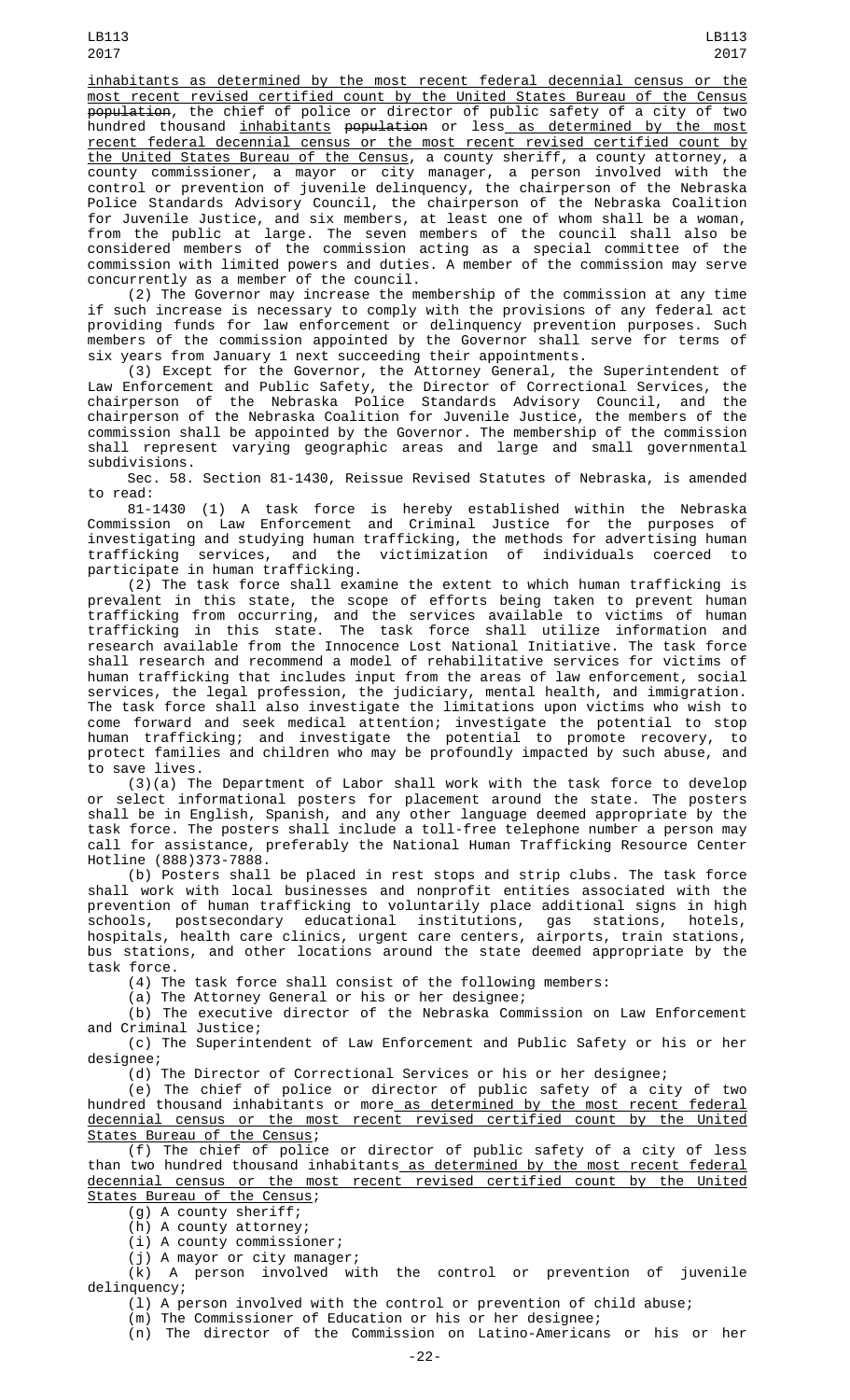## designee; and

(o) Six members, at least three of whom shall be women, from the public at large.

(5) The Governor shall appoint the members of the task force listed in subdivisions (4)(e) through (l) and (o) of this section for terms as provided in subsection (6) of this section. The membership of the task force shall represent varying geographic areas and large and small political subdivisions. One member from the public at large shall be a professional representing child welfare, and one member of the public at large shall represent juvenile pretrial diversion programs.

(6) The members of the task force appointed by the Governor shall serve six-year terms, except that of the members first appointed, four shall serve initial two-year terms, four shall serve initial four-year terms, and six shall serve initial six-year terms from January 1 next succeeding their appointments. Thereafter, all members shall serve six-year terms. A member may be reappointed at the expiration of his or her term. Any vacancy occurring otherwise than by expiration of a term shall be filled for the balance of the unexpired term in the same manner as the original appointment.

(7) No member shall serve beyond the time when he or she holds the office, employment, or status by reason of which he or she was initially eligible for appointment. Any member of the task force appointed by the Governor may be removed from the task force for cause upon notice and an opportunity to be heard at a public hearing. One of the causes for removal shall be absence from three regularly scheduled meetings of the task force during any six-month period when the member has failed to advise the task force in advance of such meeting that he or she will be absent and stating a reason therefor.

(8) The chairperson of the task force shall be designated by the Governor to serve at the pleasure of the Governor. The chairperson shall be the chief executive officer of the task force but may delegate such of his or her duties to other members of the task force as may be authorized by the task force.

(9) Notwithstanding any provision of law, ordinance, or charter provision to the contrary, membership on the task force shall not disqualify any member from holding any other public office or employment or cause the forfeiture thereof.

(10) The members of the task force shall serve on the task force without compensation, but they shall be entitled to receive reimbursement for any actual expenses incurred as necessary incident to such service as provided in sections 81-1174 to 81-1177.

(11) Eleven members of the task force shall constitute a quorum for the transaction of any business or the exercise of any power of the task force. The task force shall have the power to act by a majority of the members present at any meeting at which a quorum is in attendance.

(12) All appointments shall be made not later than thirty days after July 19, 2012. The chairperson shall meet with the task force not later than sixty days after July 19, 2012.

(12) Every (13) Not later than one year after July 19, 2012, and every July 1 and December 1<del> thereafter</del>, the task force shall report electronically to the Clerk of the Legislature the results of its investigation and study and its recommendations, if any, together with drafts of legislation necessary to carry its recommendations into effect by filing the report with the clerk.

Sec. 59. Section 81-15,153, Revised Statutes Cumulative Supplement, 2016, is amended to read:

81-15,153 The department shall have the following powers and duties:

(1) The power to establish a program to make loans to municipalities or to counties, individually or jointly, for construction or modification of publicly owned wastewater treatment works in accordance with the Wastewater Treatment Facilities Construction Assistance Act and the rules and regulations of the council adopted and promulgated pursuant to such act;

(2) The power to establish a program to make loans to municipalities or to counties for construction, rehabilitation, operation, or maintenance of nonpoint source control systems in accordance with the Wastewater Treatment Facilities Construction Assistance Act and the rules and regulations of the council adopted and promulgated pursuant to such act;

(3) The power, if so authorized by the council pursuant to section 81-15,152, to execute and deliver documents obligating the Wastewater Treatment Facilities Construction Loan Fund and the assets thereof to the extent permitted by section 81-15,151 to repay, with interest, loans to or deposits into the fund and to execute and deliver documents pledging to the extent permitted by section 81-15,151 all or part of the fund and its assets to secure, directly or indirectly, the loans or deposits;

(4) The power to establish the linked deposit program to promote loans for construction, rehabilitation, operation, or maintenance of nonpoint source control systems in accordance with the Wastewater Treatment Facilities Construction Assistance Act and the rules and regulations adopted and promulgated pursuant to such act;

(5) The duty to prepare an annual report for the Governor and the Legislature containing information which shows the financial status of the program. The report submitted to the Legislature shall be submitted electronically;

(6) The duty to establish fiscal controls and accounting procedures sufficient to assure proper accounting during appropriate accounting periods, including the following:

(a) Accounting from the Nebraska Investment Finance Authority for the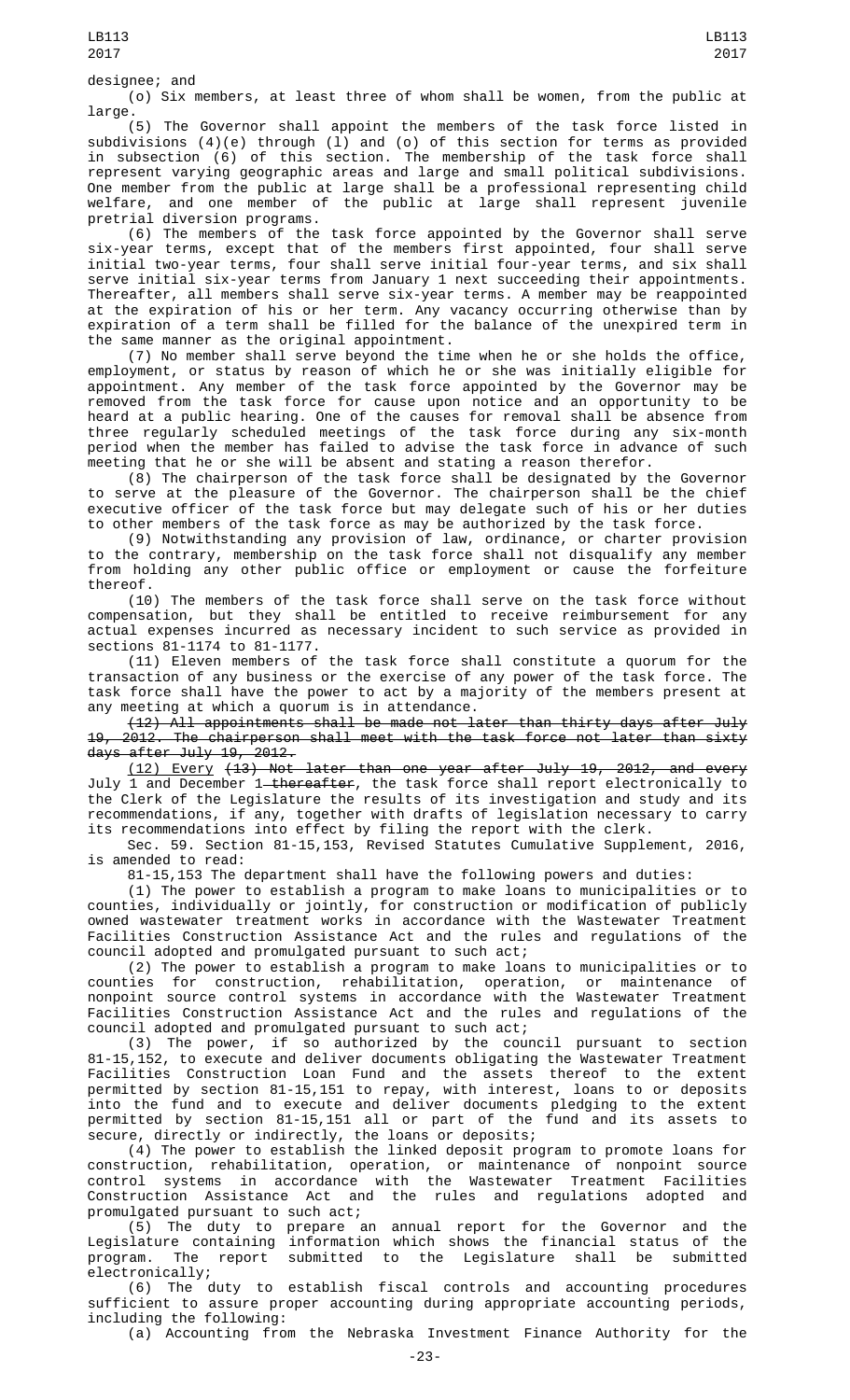costs associated with the issuance of bonds pursuant to the act;

(b) Accounting for payments or deposits received by the fund;

(c) Accounting for disbursements made by the fund; and

(d) Balancing the fund at the beginning and end of the accounting period;

(7) The duty to establish financial capability requirements that assure sufficient revenue to operate and maintain a facility for its useful life and to repay the loan for such facility;

(8) The power to determine the rate of interest to be charged on a loan in accordance with the rules and regulations adopted and promulgated by the council;

(9) The power to refinance debt obligations of municipalities in accordance with the rules and regulations adopted and promulgated by the council;

(10) The power to enter into required agreements with the United States Environmental Protection Agency pursuant to the Clean Water Act;

(11) The power to enter into agreements to provide grants concurrent with loans to municipalities with populations of ten thousand inhabitants or less <u>as</u> determined by the most recent federal decennial census or the most recent revised certified count by the United States Bureau of the Census which demonstrate serious financial hardships. The department may authorize grants for up to one-half of the eligible project cost. Such grants shall contain a provision that payment of the amount allocated is conditional upon the availability of appropriated funds;

(12) The power to authorize emergency grants to municipalities with wastewater treatment facilities which have been damaged or destroyed by natural disaster or other unanticipated actions or circumstances. Such grants shall not be used for routine repair or maintenance of facilities;

(13) The power to provide financial assistance to municipalities with populations of ten thousand inhabitants or less <u>as determined by the most</u> recent federal decennial census or the most recent revised certified count by the United States Bureau of the Census for completion of engineering studies, research projects, investigating low-cost options for achieving compliance with the Clean Water Act, encouraging wastewater reuse, and conducting other studies for the purpose of enhancing the ability of communities to meet the requirements of the Clean Water Act. The department may authorize financial assistance for up to ninety percent of the eligible project cost. Such state allocation shall contain a provision that payment of the amount obligated is conditional upon the availability of appropriated funds;

(14) The power to provide grants or an additional interest subsidy on loans for municipalities if the project contains a sustainable community feature, measurable energy-use reductions, or low-impact development or if there are any special assistance needs as determined under section 81-1517; and

(15) Such other powers as may be necessary and appropriate for the exercise of the duties created under the Wastewater Treatment Facilities Construction Assistance Act.

Sec. 60. Section 81-2102, Reissue Revised Statutes of Nebraska, is amended to read:

81-2102 For purposes of the State Electrical Act, unless the context otherwise requires:

(1) Apprentice electrician means any person, other than a licensee, who, as such person's principal occupation, is engaged in learning and assisting in the installation, alteration, and repair of electrical equipment as an employee of a licensee and who is registered with the board. For purposes of this subdivision, persons who are not engaged in the installation, alteration, or repair of electrical wiring and apparatus, either inside or outside buildings, shall not be considered apprentice electricians;

(2) Board means the State Electrical Board;

(3) Class A master electrician means a person having the necessary qualifications, training, experience, and technical knowledge to properly plan, lay out, and supervise the installation of wiring, apparatus, and equipment for electric light, heat, power, and other purposes and who is licensed by the board;

(4) Class B electrical contractor means a person having the necessary qualifications, training, experience, and technical knowledge to properly plan, lay out, install, and supervise the installation of wiring, apparatus, and equipment for systems of not over four hundred ampere capacity for light, heat, power, and other purposes in any structure used and maintained as a residential dwelling but not larger than a four-family dwelling located in any municipality which has a population of less than one hundred thousand inhabitants <u>as</u> determined by the most recent federal decennial census or the most recent revised certified count by the United States Bureau of the Census and who is licensed by the board;

(5) Class B journeyman electrician means a person having the necessary qualifications, training, experience, and technical knowledge to wire for or install electrical wiring, apparatus, and equipment for systems of not over four hundred ampere capacity for light, heat, power, and other purposes in any structure used and maintained as a residential dwelling but not larger than a four-family dwelling located in any municipality which has a population of less than one hundred thousand inhabitants as determined by the most recent federal decennial census or the most recent revised certified count by the United States Bureau of the Census and who is licensed by the board;

(6) Class B master electrician means a person having the necessary qualifications, training, experience, and technical knowledge to properly plan,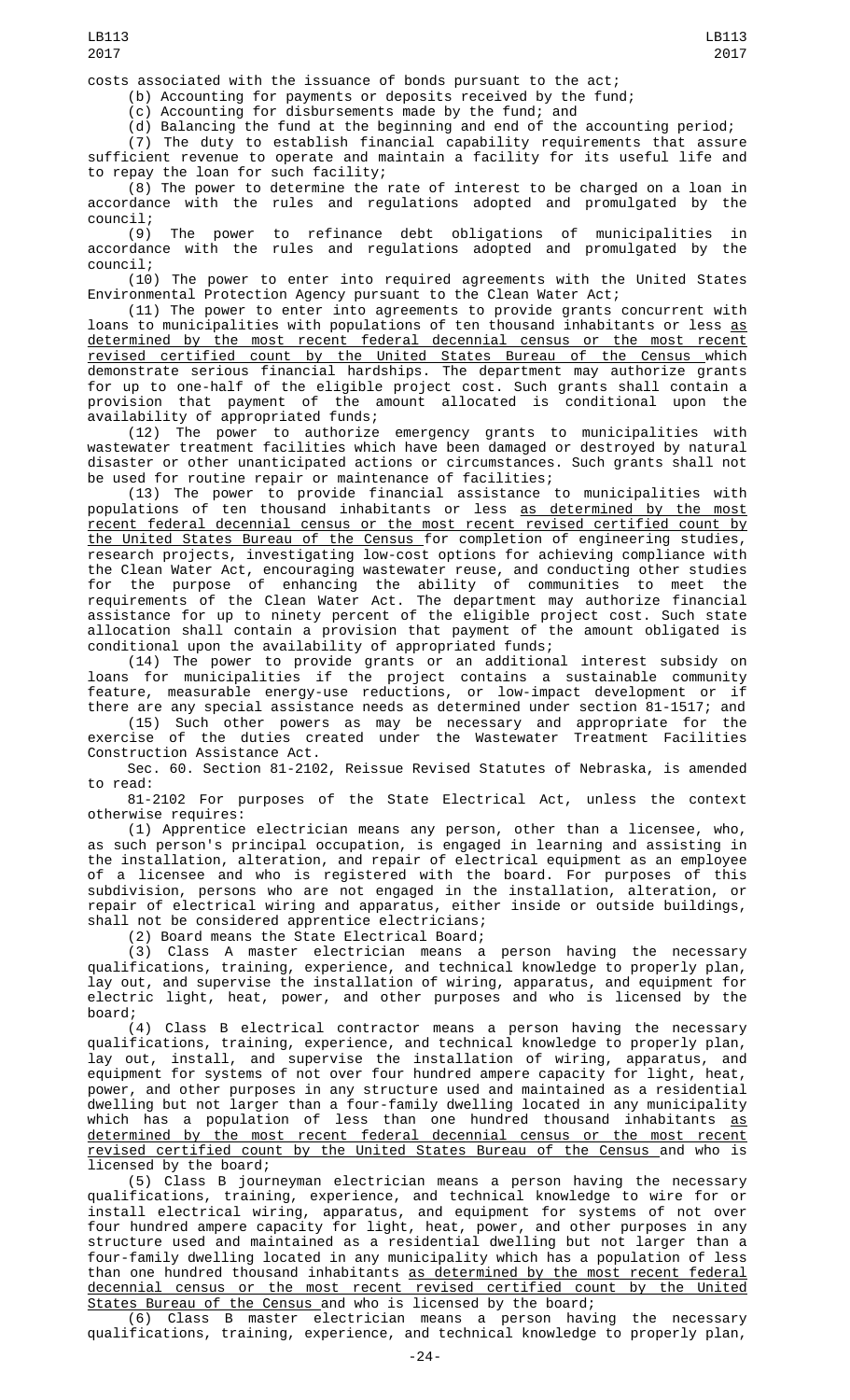lay out, and supervise the installation of wiring, apparatus, and equipment for systems of not over four hundred ampere capacity for light, heat, power, and other purposes in any structure used and maintained as a residential dwelling but not larger than a four-family dwelling located in any municipality which has a population of less than one hundred thousand inhabitants as determined by the most recent federal decennial census or the most recent revised certified count by the United States Bureau of the Census and who is licensed by the board;

(7) Commercial installation means an installation intended for commerce, but does not include a residential installation;

(8) Electrical contractor means a person having the necessary qualifications, training, experience, and technical knowledge to properly plan, lay out, install, and supervise the installation of wiring, apparatus, and equipment for electric light, heat, power, and other purposes and who is licensed by the board;

(9) Fire alarm installer means any person having the necessary qualifications, training, and experience to plan, lay out, and install electrical wiring, apparatus, and equipment for only those components of fire alarm systems that operate at fifty volts or less and who is licensed by the board;

(10) Industrial installation means an installation intended for use in the manufacture or processing of products involving systematic labor or habitual employment and includes installations in which agricultural or other products are habitually or customarily processed or stored for others, either by buying or reselling on a fee basis;

(11) Installer means a person who has the necessary qualifications, training, experience, and technical knowledge to properly lay out and install electrical wiring, apparatus, and equipment for major electrical home appliances on the load side of the main service in any municipality which has a population of less than one hundred thousand inhabitants as determined by the most recent federal decennial census or the most recent revised certified count <u>by the United States Bureau of the Census a</u>nd who is licensed by the board;

(12) Inspector means a person certified as an electrical inspector upon such reasonable conditions as may be adopted by the board. The board may permit

more than one class of electrical inspector;<br>(13) Journeyman electrician means a (13) Journeyman electrician means a person having the necessary qualifications, training, experience, and technical knowledge to wire for or install electrical wiring, apparatus, and equipment and to supervise apprentice electricians and who is licensed by the board;

(14) New electrical installation means the installation of wiring, apparatus, and equipment for electric light, heat, power, and other purposes;

(15) Public-use building or facility means any building or facility designated for public use;

(16) Residential installation means an installation intended for a singlefamily or two-family residential dwelling or a multi-family residential dwelling not larger than three stories in height;

(17) Residential journeyman electrician means a person having the necessary qualifications, training, experience, and technical knowledge to wire for or install electrical electric wiring, apparatus, and equipment for residential installations and to supervise apprentice electricians and who is licensed by the board;

(18) Routine maintenance means the repair or replacement of existing electrical apparatus and equipment of the same size and type for which no changes in wiring are made; and<br>(19) Special electrician

(19) Special electrician means a person having the necessary qualifications, training, and experience in wiring or installing special classes of electrical wiring, apparatus, equipment, or installations which shall include irrigation system wiring, well pump wiring, air conditioning and refrigeration installation, and sign installation and who is licensed by the board.

Sec. 61. Section 81-2107, Reissue Revised Statutes of Nebraska, is amended to read:

81-2107 (1) An applicant for an electrical contractor license shall (a) be a graduate of a four-year electrical course in an accredited college or university, (b) have at least one year's experience, acceptable to the board, as a journeyman electrician, or (c) have at least five years' experience, acceptable to the board, in planning for, laying out, supervising, and installing wiring, apparatus, or equipment for electrical light, heat, and power.<br>(2)

A Class B electrical contractor license and a Class B master electrician license shall be valid only in regard to systems of not over four hundred amperes in capacity in structures used and maintained as residential dwellings but not larger than four-family dwellings located in any municipality which has a population of less than one hundred thousand inhabitants<u> as</u> determined by the most recent federal decennial census or the most recent revised certified count by the United States Bureau of the Census.

Sec. 62. Section 81-2109, Reissue Revised Statutes of Nebraska, is amended to read:

81-2109 (1) An applicant for a journeyman electrician license shall have at least four years' experience, acceptable to the board, in the electrical trade. Registration as an apprentice electrician for those years shall, on the approval of the board, constitute evidence of such experience. The board may by rule or regulation provide for the allowance of one year of experience credit